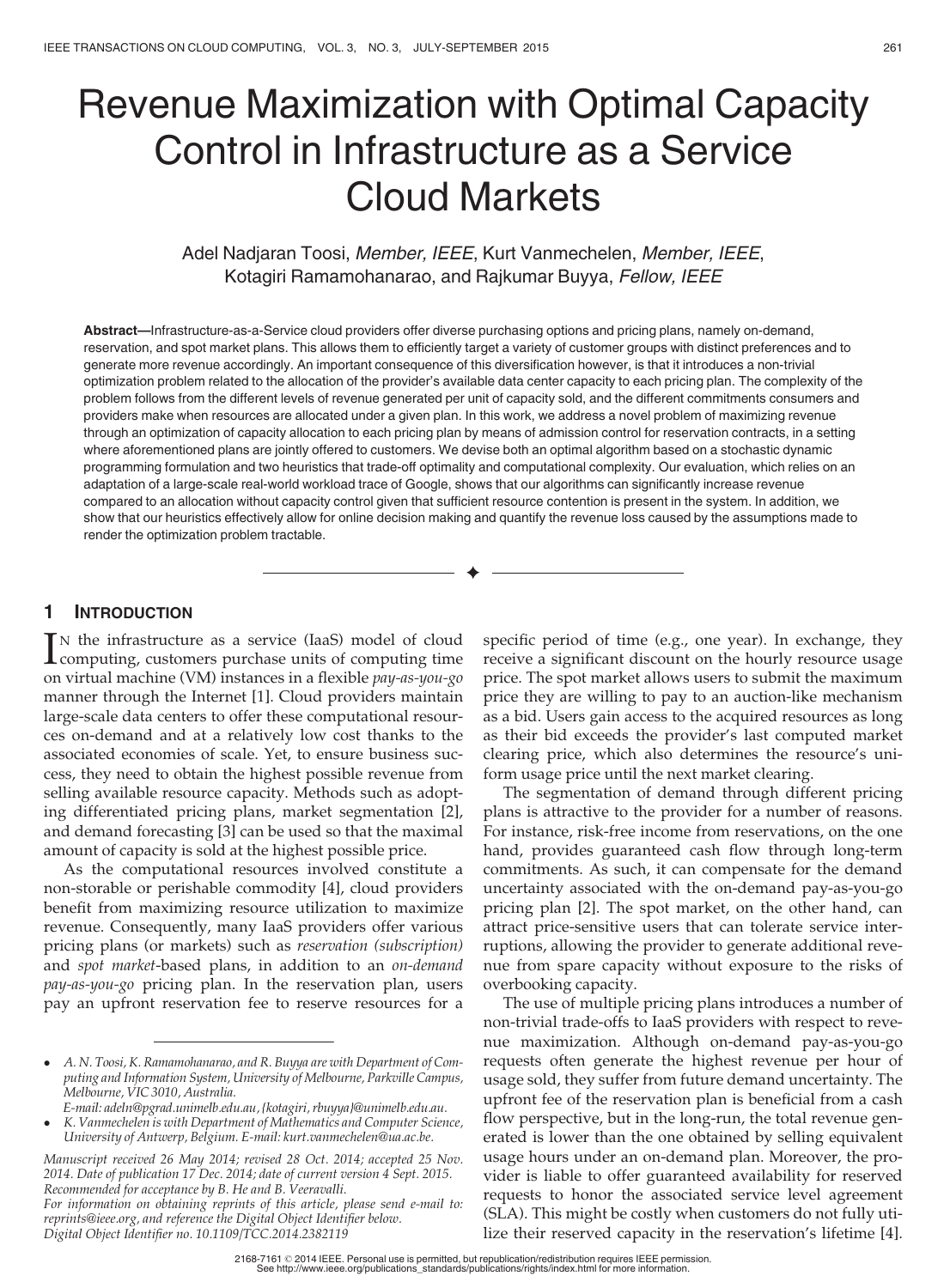Allocating this underutilized reserved capacity to ondemand requests (i.e., overbooking resources), creates the risk of SLA violations. Spot instances on the other hand, can be terminated by the provider whenever their resources are required to honor commitments made with respect to other pricing plans. The provider therefore has the freedom to accommodate spot instances in the underutilized reserved capacity of the data center. Consequently, the benefits of this flexibility from a revenue management perspective must be considered when admitting new reservation contracts.

We address the problem of maximizing revenue when these three pricing models are jointly applied. Our main research question is the following: with limited resources available, and considering the dynamic and stochastic nature of customers' demand, how can expected revenue be maximized through an optimal allocation of capacity to each pricing plan?

We frame our algorithmic contributions within a revenue management framework that supports the three presented pricing plans and that incorporates an admission control system for requests of the reservation plan. To the best of our knowledge, we are the first to consider a joint offering of ondemand pay-as-you-go, reservation, and spot markets in a revenue maximization problem for IaaS cloud providers.

In summary, our main contributions are:

- We formulate the optimal capacity control problem that results in the maximization of revenue as a finite horizon Markov decision process (MDP) [5]. We present a stochastic dynamic programming technique to compute the maximum number of reservation contracts the provider is to accept from the arriving demand in order to maximize revenue.
- For a provider with large capacity, the use of the stochastic dynamic programming technique is computationally prohibitive. We, therefore, present two algorithms to increase the scalability of our solution. The first increases the spatial and temporal granularity of the problem in order to solve it in a time suitable for practical online decision making. The second sacrifices accuracy to an acceptable extent through a number of simplifying assumptions on the utilization of reserved capacity and the lifetime of on-demand requests.
- We evaluate our proposed framework through largescale simulations, driven by cluster-usage traces provided by Google. We propose a scheduling algorithm that generates VM requests based on the demand captured in these traces. Using pricing conditions that are aligned with those of Amazon  $EC2<sup>1</sup>$ , we demonstrate that our admission control algorithms substantially increase revenue for the provider.

This paper is organized as follows: after reviewing the related work in Section 2, we introduce the system model in Section 3. Therein we discuss the cloud pricing models used in this paper, the optimal revenue management problem, and a stochastic dynamic programming technique to tackle the problem. We propose two admission control algorithms namely pseudo optimal and heuristic in Section 4. Section 5 focuses on the revenue management framework and its high-level architecture. The performance evaluation of the framework and a comparison between the admission control algorithms is presented in Section 6. Our conclusions and future work are presented in Section 7.

## 2 RELATED WORK

Revenue management (also known as yield management) is the process of maximizing revenue from a fixed capacity for perishable resources using market segmentation and demand management techniques. During the last few decades, revenue management has witnessed significant scientific and practical advances especially in the airline and hotel industries. As the literature on the topic is vast, we focus on its relevant applications to cloud computing. Interested readers can find a detailed overview of revenue management in [6].

An early attempt to incorporate revenue management into cloud computing by Püschel and Neumann [7] investigates techniques such as client classification and dynamic pricing in a policy-based admission control model. Similar work has been done by Meinl et al. [8] who applies derivative markets and yield management techniques for revenue maximization.

Macías et al. [9] investigate dynamic pricing, over-provisioning, and selective SLA violation to maximize cloud provider revenue. Recently, Kashef et al. [10] propose a system architecture for cloud service providers that combines demand-based pricing with resource provisioning. They compare two revenue management techniques for cloud computing. The first sets the timing for offering price discounts, whereas the second determines the number of VMs that should be offered at full price.

Anandasivam et al. [11] utilize a bid-price control technique that originates from the revenue management literature for capacity management which accepts or denies incoming requests for service in order to increase revenue. Bid-price control is an accepted and efficient method in airline revenue management in which threshold values, also called bid prices, are set for each leg of an itinerary and a ticket is sold if its fare exceeds the sum of the bid prices along the path. Their model considers multiple resources such as CPU, memory, storage, and bandwidth, while our model comprises bundles of resources, i.e., VM instances.

The main difference between these works and ours is that none of them considers the joint adoption of the multiple different pricing plans presented in this paper. As a result they are not applicable for many cloud providers that are currently offering different pricing plans.

In our model, the provider is faced with stochastic and dynamic arrivals and departures of customer requests and must decide on whether to admit an incoming reservation contract or to reject it. Similarly, Nair and Bapna [12] introduced a revenue management technique based on the admission control for the application domain of an Internet service provider (ISP). They formulate the problem as a continuous time Markov decision process over an infinite planning horizon to dedicate ISP capacity to customers at any instant of time. Despite these similarities, their application domain differs from ours and their approach cannot be directly applied in the cloud context. Interested readers can find an approximate analytical model for performance anal-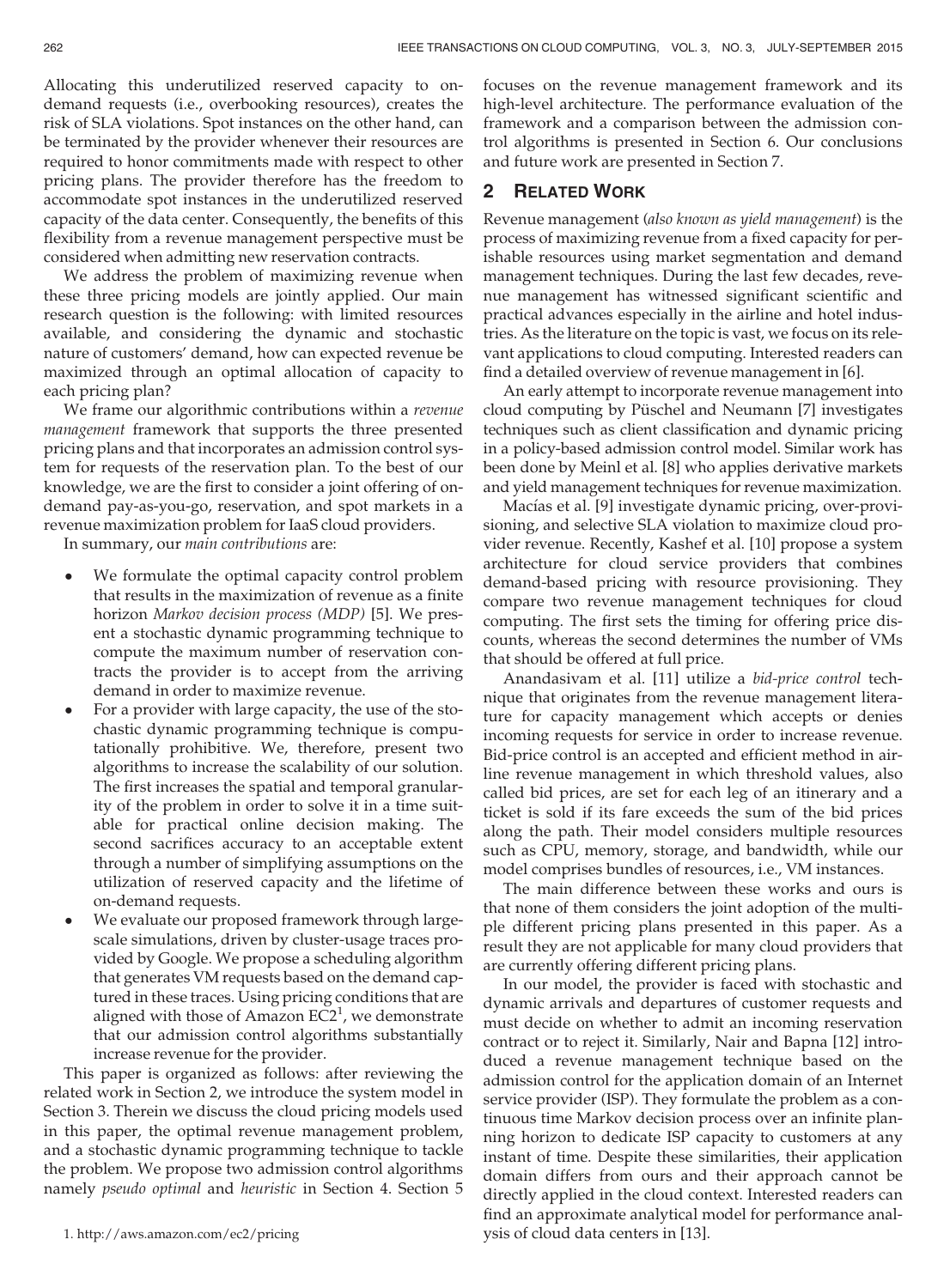Mazzucco and Dumas [14] examine the problem of allocating servers to two classes of customers, premium and basic, in a revenue maximizing way. The authors rely on a queuing model to tackle the optimization problem. Their work differs from ours since they target platform as a service providers; therefore their assumptions, pricing plans, and experimental settings differ.

There is a large body of research devoted to minimizing cost for cloud consumers when multiple pricing models are offered, see for example [15], [16], [17], [18]. However, limited investigation has been done on resource allocation and capacity planning techniques to maximize provider revenue. The problem of dynamically allocating resources to different spot markets for revenue maximization has been investigated by Zhang et al. [3]. Supply adjustment and dynamic pricing are used as a means to maximize revenue and meet customer demand. They model the problem as a constrained discrete-time and finite-horizon optimal control problem and adopt model predictive control (MPC) techniques to design the dynamic algorithm solution. MPC is a widely used industrial technique for advanced multivariable control in the presence of nonlinearities and uncertainties. The study does not consider the coexistence of multiple markets, focusing solely on the spot market. Deciding on the optimal capacity segmentation for on-demand and spot market requests has been formulated as a Markov decision process by Wang et al. [2]. As a part of their work, they propose an optimal mechanism for a spot market based on a uniform price auction. In their model, they only consider on-demand pay-as-you-go and spot market requests and assume that reservation contracts are always fulfilled.

Xu and Li [4] present an infinite horizon stochastic dynamic program to maximize revenue under stochastic demand arrivals and departures. They focus on the spot market and do not consider the joint offering of multiple pricing plans. Similarly, Truong-Huu and Tham [19] formulate the competition among cloud providers as a non-cooperative stochastic game which is modeled as a Markov decision process to maximize revenue. At each step of the game, providers dynamically propose optimal price policies with regard to the current policies of their competitors. According to providers' price policies, customers will decide on which provider to submit their requests. Authors also introduce a novel approach for the cooperation among providers to enhance revenue and acquire the needed resources at any given time. Both studies rely on dynamic pricing as the main technique to maximize revenue, whereas our work focuses on capacity management and admission control without imposing any particular dynamic pricing policies.

## 3 SYSTEM MODEL

In this section, we review common cloud pricing plans, and formulate the optimal capacity control technique with a revenue maximization objective. Fig. 1 schematically illustrates our system model.

## 3.1 Cloud Pricing Plans

# 3.1.1 On-Demand Pay-As-You-Go Plan

This plan charges customers for compute capacity based on actual usage, without requiring any contractual long-term



Fig. 1. Schematic system model for the capacity control problem.

commitments. The service is charged for at a fixed rate  $p$  per billing cycle (e.g., hourly) from the time the VM instance is launched until it is terminated. Customers can retain an instance for an indefinite time. A request for a new ondemand instance can be denied if the provider has insufficient resources available. Note that  $p$  is fixed at most IaaS providers for a long period of time (i.e., months to years), and can therefore be viewed as a constant value. Moreover, the one-hour billing cycle, selected based on the Amazon EC2 billing period, can be replaced with any other billing period, e.g., per-minute or per-day billing cycle without any specific change to our model.

# 3.1.2 Reservation Plan

This plan allows customers to reserve an instance for a certain reservation period (e.g., months or years) and assures that the reserved capacity is available whenever it is required in that period. During the reservation period, the reservation is said to be live.

The customer pays an upfront reservation fee of  $\varphi$ , after which the usage is either free (e.g., as in GoGrid<sup>2</sup>) or heavily discounted (e.g., Amazon EC2). The one-time fee must be paid irrespective of how much the instance is used during the reservation period. The total amount of instance hours consumed by a single customer account are aggregated per billing cycle and then automatically matched to any reserved capacity contracts the customer has in its portfolio.

Let  $\alpha \in [0, 1]$  be the discount factor on the on-demand plan's rate  $p$  that is obtained when reserving a given instance type. A total of  $h$  hours of usage in the reservation period then costs  $\varphi + \alpha ph$ . For example, in Amazon EC2, a premium of \$61 reserves an m1.small instance (Linux, US East, Light Utilization) for 1 year, resulting in a \$0.034 per hour usage price within the reservation period compared to the on-demand hourly rate of \$0.060 ( $\alpha = 0.57$ ), see also Table 1. Partial utilization of the reserved capacity can still

2. GoGrid, http://www.gogrid.com/.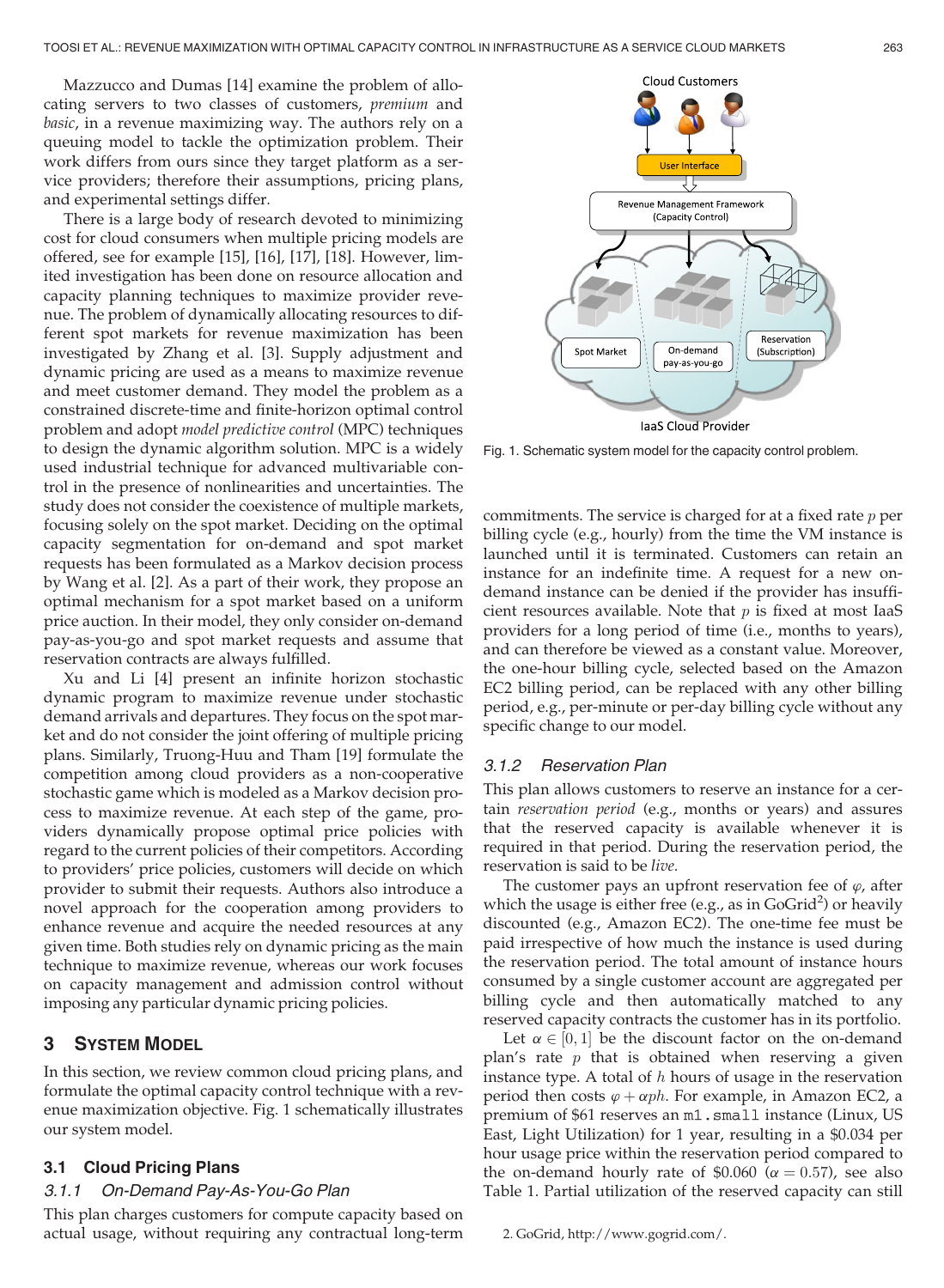TABLE 1 Pricing of the On-Demand, Reserved and Spot Standard Small Instances (m1.small, Linux, us-east) in Amazon EC2

| <b>Pricing Plan</b>                  |       | Upfront Hourly rate  |
|--------------------------------------|-------|----------------------|
| On-demand                            | \$0   | \$0.060              |
| 1-year Reserved (light Utilization)  | \$61  | \$0.034              |
| 1-year Reserved (Medium Utilization) | \$139 | \$0.021              |
| 1-year Reserved (Heavy Utilization)  | \$169 | \$0.014              |
| Spot                                 | \$0   | Spot Market<br>Price |

Amazon EC2 pricing as of March. 30, 2014, http://aws.amazon.com/ec2/ pricing/.

lead to cost benefits for customers. For example, for the m1. small reserved instance, a cost reduction is obtained if the instance runs for more than 2,347 hours (or roughly 98 days), that is,  $61 + 2347 \times 0.034 \approx 2347 \times 0.060$ . Therefore, the break-even point for acquiring a reservation is 98 days.

Some cloud providers offer multiple reservation plans with different reservation periods and expected utilization levels. For example, Amazon offers one or three-year terms contract for light, medium, and heavy levels of utilization. For the sake of simplicity, we limit the discussion to one type of reservation within a given reservation period  $(\tau)$ . Our model can be extended to include more than one type of reservations.

## 3.1.3 Spot Market

In this plan, customers submit their bids for acquiring instances while the provider reports a market-wide clearing price at which allocated instances are charged. The instance can be terminated by the provider as soon as the spot market's clearing price rises above the customer's bid. The customer therefore does not have full control over the instance's lifetime. A variety of market mechanisms can be used, e.g., variants on auction mechanisms, that determine the market's allocation and pricing rules. Likewise, the frequency of the mechanism's clearing can vary (e.g., upon each bid arrival, instance termination, every hour). At present, providers offer limited transparency w.r.t. the actual mechanisms used.

Consequently, we do not consider any specific spot pricing mechanism and situate the fine-grained computation of spot price dynamics outside the scope of this work. Instead, we model the spot instance price by a constant factor  $\beta \in [0, 1]$  that determines the average discount rate relative to the on-demand price. We therefore assume that on average, the spot market price lies below the on-demand rate, which is reasonable given the lower quality of service (QoS) provided. According to Amazon  $EC2<sup>3</sup>$ , recent spot prices are typically 86 percent lower on average compared to on-demand pay-asyou-go instances, i.e.,  $\beta = 0.14$ . We assume that a provider always retains the capability of terminating spot instances in favor of more profitable requests as a tool to increase revenue.

A disadvantage of the reservation plan is that the provider is liable to provide guaranteed availability for reserved instances while customers do not necessarily utilize their reserved capacity fully [20]. An opportunity therefore exists to make this underutilized capacity available to

3. Amazon EC2 Spot Instances, http://aws.amazon.com/ec2/ purchasing-options/spot-instances/.

demands from other pricing plans. As spot instances are allowed to be terminated by the provider, we model the possibility that the provider accommodates them in the data center's underutilized reserved capacity. In principle, it is also possible to make underutilized capacity available to on-demand instance requests. This however, creates the risk of SLA violations occurring as the provider has no direct control over the lifetime of an on-demand instance. We therefore rule out such a strategy in this work.

## 3.2 The Optimal Capacity Control Problem

To maximize revenue, the cloud provider aims to optimally allocate its available capacity to requests from different pricing plans. In this section, we formally describe the problem of optimizing admission decisions on reservation contracts such that the overall revenue is maximized.

Suppose that the provider's capacity is  $C$  for a specific instance type, i.e., at any given time, up to  $C$  instances of that type can be hosted simultaneously. We consider the given instance type as the only one in the system. Consequently it represents our unit of capacity. However, this is not a limiting assumption as we can model other instances as multiples of the unit capacity with a limited error.

We discretize the time horizon of the admission controller into identically sized slots. The slot size is aligned with the provider's billing cycle (e.g., an hour). We assume that, given the large degree of workload multiplexing, the provider is able to predict upcoming demand for its different pricing plans for  $\Gamma$  time slots.<sup>4</sup>

Suppose that at the current time  $t = 0$ , the provider predicts the number of requests in the reservation, on-demand and spot markets for a window size  $\Gamma$  as  $(d_0^r, \ldots, d_{\Gamma-1}^r)$ ,  $(d_0^q, \ldots, d_1^q)$  and  $(d_0^s, \ldots, d_0^s)$  respectively. The provider  $(d_0^{\rho}, \ldots, d_{\Gamma-1}^{\rho})$  and  $(d_0^{\rho}, \ldots, d_{\Gamma-1}^{\rho})$ , respectively. The provider makes a decision to admit r, reservation contracts at time t makes a decision to admit  $r_t$  reservation contracts at time  $t$ with  $0 \le r_t \le d_t^r$  to maximize the revenue generated in the window. Our formulation is therefore greedy with respect window. Our formulation is therefore greedy with respect to the size of the prediction window.

Let  $l_t^r$  denote the total number of previously admitted reservation contracts remaining live at time  $t$  (i.e., reserved capacity at time t is  $l_t^r + r_t$ ). Similarly, the total number of previously running on-demand and spot instances that previously running on-demand and spot instances that remain active at that time are denoted by  $l_t^o$  and  $l_t^s$ , respectively. Therefore at time  $t$  the provider can potentially accommodate  $o_t$  additional on-demand instances without overbooking the infrastructure:

$$
o_t = \min(C - l_t^r - r_t - l_t^o, d_t^o).
$$
 (1)

Let  $u_t \in [0,1]$  denote the utilization of the reserved capacity at time  $t$ , e.g., if the total number of live reservations at time  $t$  is 1,000 and 600 reserved instances are running at that time,  $u_t = 0.6$ . After accommodating the reservation contracts and on-demand requests, the remaining capacity can be used for spot instances, that is,  $\min(C - u_t \times (l_t^r + r_t) - l_t^o - o_t, d_t^s)$ .<br>Problem definition The provider's

Problem definition. The provider's problem is to find  $r_0, r_1, \ldots, r_{T-1}$ , such that the revenue within the prediction

<sup>4.</sup> Note that our aim, in this paper, is not to present specific workload prediction techniques and this has previously been addressed in the literature [3], [21].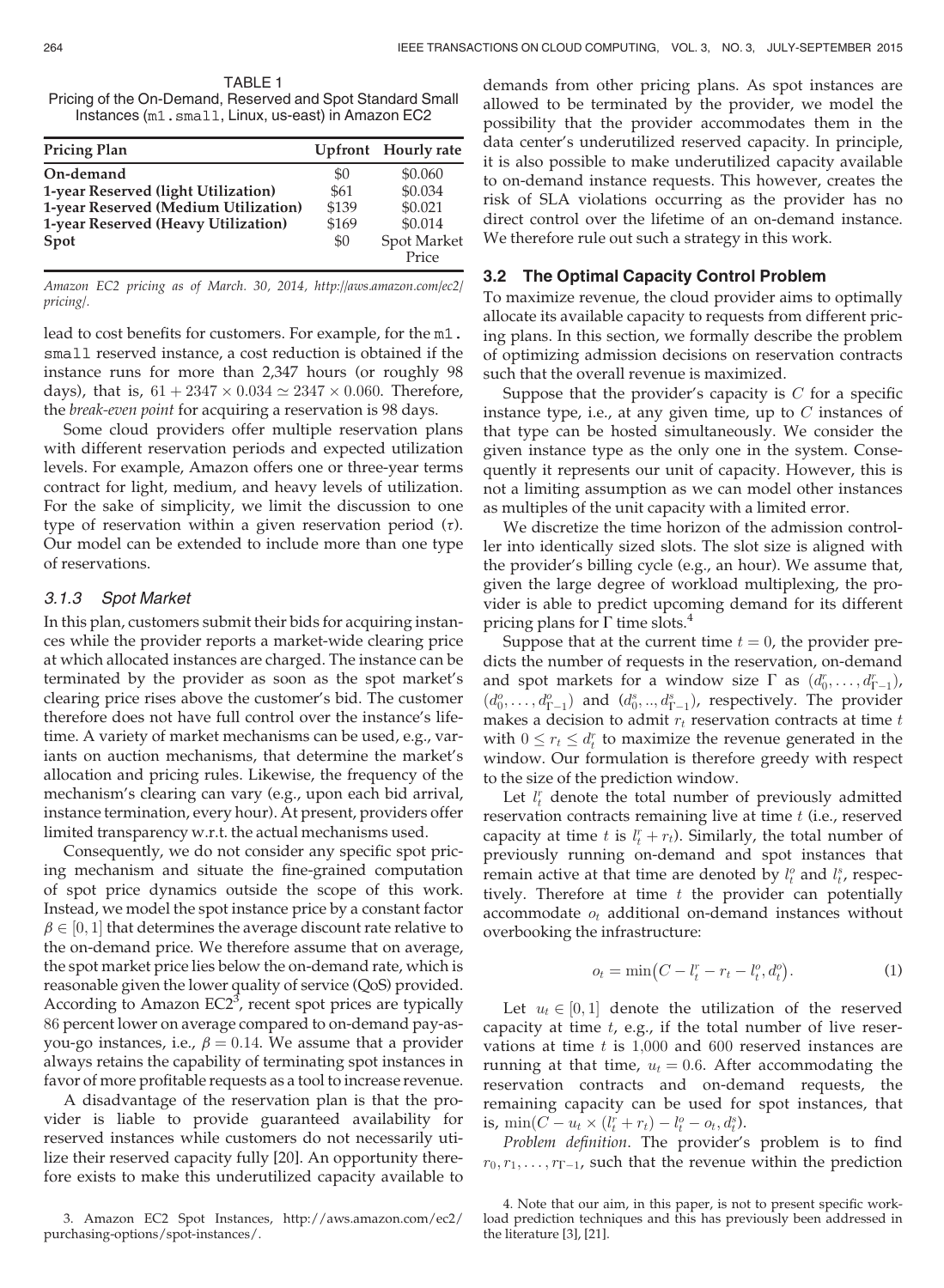| Symbol             | Definition                                                                       | Symbol                               | Definition                                                                              |
|--------------------|----------------------------------------------------------------------------------|--------------------------------------|-----------------------------------------------------------------------------------------|
| $\Gamma$           | Prediction window size                                                           | τ                                    | Reservation period in number of time slots                                              |
| р                  | On-demand pay-as-you-go instance price                                           | $u_t$                                | Reserved capacity utilized by reserved                                                  |
|                    | per hour                                                                         |                                      | instances at time t                                                                     |
| $\varphi$          | Upfront reservation fee (premium)                                                | $h_j$                                | Lifetime of instance $j$ in number of hours                                             |
| $\alpha$           | Reservation discount rate, the reserved<br>instance price is $\alpha p$ per hour | $\mathcal{L}_t$                      | Data center state at stage $t$ , $\varsigma_t = (l_t^r, l_t^o, i_t)$                    |
| $\beta$            | Ratio of average price of spot to on-demand                                      | q                                    | Termination probability of a running on-                                                |
|                    | instances, the average price of spot instan-<br>ces is $\beta p$ per hour        |                                      | demand instance in the next time slot                                                   |
| $r_t$              | Number of reservation contracts admitted<br>at time $t$                          | $\lambda_t$                          | Discount factor for upfront reservation fee at<br>time $t$                              |
| $O_t$              | Number of on-demand pay-as-you-go                                                | Z                                    | Number of reserved capacity utilization class                                           |
|                    | instances accepted at time t                                                     |                                      | intervals                                                                               |
| $\boldsymbol{s}_t$ | Number of spot instances accepted at time $t$                                    | $\bar{u}$                            | Mean reserved capacity utilization                                                      |
| $d_t^r$            | Predicted number of reservation contracts<br>at time $t$                         | $e_t^r$                              | Number of expired reservations by the end<br>of time $t$                                |
| $d_t^o$            | Predicted number for on-demand pay-as-<br>you-go requests at time t              | $V(\varsigma_t)$                     | Expected revenue obtained from $t = 0$ to<br>$\tau-1$                                   |
| $d_t^s$            | Predicted number of spot instances at time $t$                                   | $P(\varsigma_{t+1} \varsigma_t,r_t)$ | Transition probability from $\zeta_t$ to $\zeta_{t+1}$ given<br>the chosen action $r_t$ |
| $l_t^r$            | Number of previously admitted reservation<br>contracts live at time $t$          | $\gamma(\varsigma_t,r_t)$            | The revenue for each state-action pair                                                  |
| $l_t^o$            | Number of previously running on-demand                                           | $\boldsymbol{B}$                     | Number of instances per block of capacity                                               |
|                    | instances active at time t                                                       |                                      |                                                                                         |
| $l_t^s$            | Total number of previously running spot<br>instances active at time t            | $\cal T$                             | Number of billing cycles (hours) per time slot                                          |
| $i_t$              | Reserved capacity utilization class interval<br>to which $u_t$ belongs           | $z_i$                                | Representative value of the class interval $i$                                          |

TABLE 2 Symbols and Definitions

window is maximized:

$$
\max_{r_t} \sum_{t=0}^{\Gamma-1} r_t \varphi + \alpha p u_t(l_t^r + r_t) + p(l_t^o + o_t) + \beta p(l_t^s + s_t), \quad (2)
$$

where the first term is the revenue from the upfront reservation fees and the second, third and fourth terms are the revenues per time slot from running reserved, on-demand and spot instances respectively. We can define the maximization problem as:

$$
\max_{r_t} \sum_{t=0}^{\Gamma-1} r_t \varphi + \alpha p u_t (l_t^r + r_t) + p(l_t^o + o_t) + \beta p(l_t^s + s_t)
$$
  
s.t 
$$
l_t^r + r_t + l_t^o + o_t \leq C,
$$

$$
u_t(l_t^r + r_t) + l_t^o + o_t + l_t^s + s_t \leq C,
$$

$$
\forall t = 0, ..., \Gamma - 1.
$$
 (3)

The first constraint ensures that the number of live reservations and running on-demand instances remains within the provider's capacity, thereby ensuring that no SLA violations on the reservation contracts can occur. The second constraint limits the total amount of running instances over all pricing plans to that capacity.

The optimization problem (3) is non-trivial and by no means easy to solve. The root cause of the problem's complexity lies in the fact that the number of running instances in each slot for each pricing plan depends on the history of admitted requests in previous slots. Moreover, the duration that instances remain active in the system is not known a priori as the provider is often unaware of the application type running on the VM instance.

## 3.3 Optimal Capacity Control with Dynamic Programming

We devise a stochastic dynamic programming formulation to tackle problem (3) in this section. We formulate the problem as a Markov decision process defined by a four-tuple  $(\varsigma, \varsigma)$  $r, \gamma, P$ ) where  $\varsigma$  is the state space, r is the action space,  $\gamma$  is the reward function, and  $P$  stands for the transition probabilities that govern how the state of the process changes as actions are taken over time. The decision problem consists of  $\tau$  stages indexed 0 to  $\tau$  – 1, each representing a time slot. The provider must decide on the number of admitted reservation contracts  $(r_t)$  at each time slot t to maximize its revenue.

Before we formulate the details of our dynamic programming solution, we first introduce a number of assumptions made for solving the optimization problem. After that, using a set of recursive Bellman equations [5], we show that the problem can be broken down into simpler sub-problems, each of which can be solved optimally. Finally, we present two additional algorithms as the dynamic programming approach, while optimal, is computationally prohibitive for large-scale cloud providers. For reference, Table 2 summarizes the symbols used throughout the paper and their definitions.

#### 3.3.1 Assumptions

In general, the lifetime  $h_i$  of an on-demand instance  $j$ , i.e., the amount of time between booting the instance and its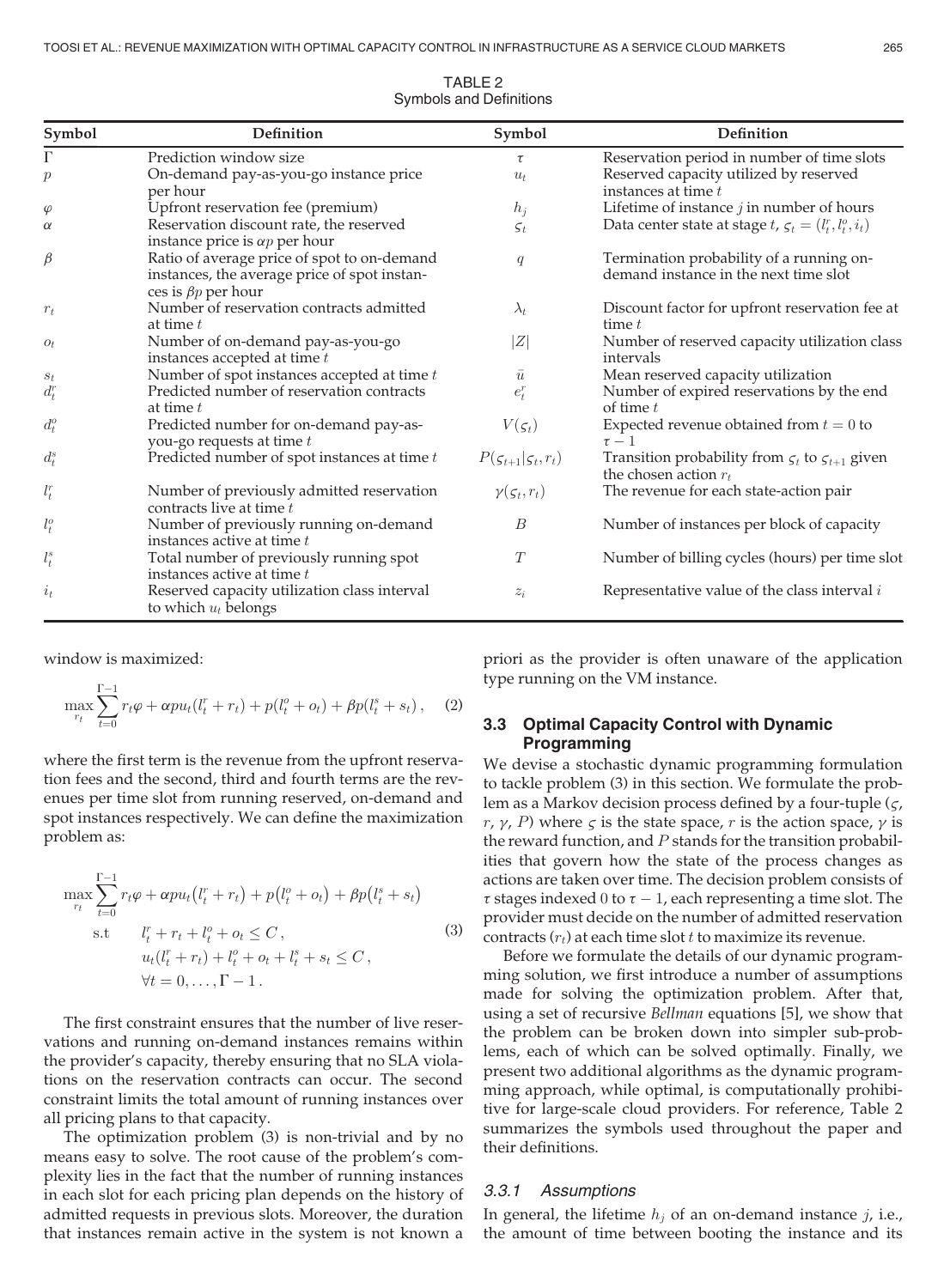termination, is not known to the provider in advance. To make the analysis tractable, we assume, in line with [2], that the  $h_i$ 's are exponentially i.i.d. (independent and identically distributed) random variables. In our discrete setting, this means that  $h_j$  follows a geometric distribution [5] with a probability mass function (pmf) of  $P(h_j = k) = (1 - q)^{k-1}q$  for  $k-1$  2, 3  $k = 1, 2, 3, \ldots$ , where q is the probability that the customer terminates the currently running instance in the next time slot. Since the expected value of  $h_i$  is  $1/q$ , the expected payment over the lifetime of an on-demand instance is  $E[h_i p] = p/q$ .

In practice, the spot market's underlying market mechanism must be run at each time slot, involving bids from newly arrived requests and currently running spot instances. In fact, the provider does not distinguish between newly submitted requests and those requests that are admitted previously in each round of the auction [2]. Moreover, spot instances can be terminated by the provider at any time by adjustment of the market clearing price. This allows the provider to shape the load according to the available capacity and user bids. Therefore, to avoid the resulting complexity with respect to the lifetime of spot instances, we assume that the load for the spot market in each time slot is independent of the previous slots and is solely defined by demand on that time slot  $(d_i^s)$ , i.e.,  $l_i^s = 0$ . The load prediction component in our framework therefore computes  $d^s$ tion component in our framework therefore computes  $d_t^s$ based on the aggregated load of the spot market in past time slots, that is,  $d_t^s$  implicitly includes  $l_t^s$ .

We treat  $u_t$ , the reserved capacity utilization at time  $t$ , as a categorical random variable. We categorize the reserved capacity utilization range into a set of  $|Z|$  classes. Each class is associated with a utilization interval, denoted by  $i$ , of which the midpoint is used as the representative value of the corresponding class. The representative value of the i'th class interval is denoted by  $z_i \in Z$  with  $0 \le i \le |Z|$ . For instance, if we take  $|Z|=5$ , the utilization range of [0, 1] is divided to five class intervals of  $[0, 0.2]$ ,  $[0.2, 0.4]$ , ...,  $[0.8, 1]$ .  $Z = \{0.1, 0.3, 0.5, 0.7, 0.9\}$  is used as a set of discrete values for categorizing the reserved capacity utilization. If  $u_t$  lies within  $[0.2, 0.4]$ , then it belongs to class interval 1 and the class interval representative value of 0:3 is used as the utilization value at time  $t$ . Note that the class interval to which the reserved capacity utilization at time  $t$  belongs is denoted by  $i_t$ , and in our calculation, we use the representative value of that class as the reserved capacity utilization at time  $t$  (i.e.,  $z_{i}$ ). Treating  $u_t$  as a discrete random variable is necessary for the dynamic programming solution we propose. The number of class intervals can be chosen depending on the desired granularity of the analysis. The provider is assumed to have sufficient load history available in order to derive the pmf of  $u_t$  a priori, i.e.,  $P(u_t = z_{i_t})$  is known for all  $z_{i_t}$ .

In an MDP formulation, each state  $\zeta_t$  at time t is to depend solely on the state at time  $t - 1$  ( $\zeta_{t-1}$ ) and be independent of all earlier states  $\zeta_{t-2}, \zeta_{t-3}, \ldots, \zeta_0$ . For our optimization problem  $\zeta_t$  represents the state of the market which clearly depends on the total number of live reservations at time  $t$ .

Clearly, with a reservation period of size  $\tau$ , the total number of live reservations at time t depends on  $r_{t-\tau+1}, \ldots, r_{t-1}$ , as reservations admitted earlier than  $t - \tau + 1$  will no be longer available at time t. To make  $\zeta_t$  only dependent on  $\zeta_{t-1}$ , one could resort to the inclusion of  $\tau - 1$  values in the state, each one representing the number of instances reserved at time  $t - i$ ,  $i = \tau - 1, ..., 1$ . This leads to a highdimensional state space. Note that  $\tau$  is often large (e.g., the number of hours in one year) and the number of instances that are reserved at each time slot  $t$  can be as large as  $C$ . Iteration over the possible states in the problem space therefore results in exponential time complexity, leading to the curse of dimensionality [22].

In practical online cases, the provider is interested in finding the admission threshold at the current time instant. Moreover, the impact of admitting a reservation at time  $t$  is only affected by future events in the reservation period  $[t, t + \tau - 1]$ . We therefore limit the prediction window  $\Gamma = \tau$ . This significantly reduces the dimensionality of each state as every admitted reservation in the window remains live until the end of the prediction window.

#### 3.3.2 Dynamic Programming Formulation

Let us now define the four components of our MDP, i.e.,  $\varsigma$ ,  $r, \gamma$  and P.

We define  $\zeta_t = (l_t^r, l_t^o, i_t)$ , with  $l_t^r$  the number of reservations that remain live from previous time slots in time slot t tions that remain live from previous time slots in time slot  $t$ and  $l_t^o$  the total number of running on-demand instances remain active from previous time slots. All information about the load in the data center at time  $t$  can be obtained from  $\zeta_t$ . Apart from total number of live reservations and active on-demand instances, the number of running reserved instances can be computed based on  $z_{i_t}$ , that is,  $(t_i^r + r_t) \times z_i$ . The number of spot instances is also bounded<br>by the available capacity or the spot market demand and by the available capacity or the spot market demand and can be calculated as follows:

$$
s_t = \min(C - (l_t^r + r_t)z_{i_t} - (l_t^o + o_t), d_t^s).
$$
 (4)

The MDP consists of  $\tau$  stages indexed 0 to  $\tau - 1$ , each representing a time slot. The provider must decide to perform one of the possible actions (possible choices on the number of reservations) to admit  $r_t$  reservation contracts at stage  $t$ , with  $0 \le r_t \le d_t^r$ .<br>The amount  $d_t$ 

The amount of the revenue obtained by the provider in each stage depends on the current state  $(s_t)$  and the provider's choice for  $r_t$ . The revenue of each state-action pair (i.e., the reward function  $\gamma$  ) is therefore defined as:

$$
\gamma(\zeta_t, r_t) = \lambda_t r_t \varphi + \alpha p (l_t^r + r_t) z_{i_t} + p (l_t^o + o_t) + \beta p s_t, \quad (5)
$$

where the consecutive terms are the total revenue of reservations, reserved, on-demand and spot instances respectively.

We define  $\lambda_t$  as a discount factor that linearly scales the reservation fee with respect to the remaining time until the end of the prediction window. This measure is required as the prediction window is taken to be as large as the reservation period, which in itself is required for making sound optimization decisions. For a reservation admitted at time  $t$ and expiring at time  $t + \tau - 1$ , a total of  $\tau - t$  time slots lie within the prediction window for all  $0 \le t < \tau$ . Therefore, we apply a discount on the premium fee  $(\varphi)$  proportional to the effective reservation period in the window. In each stage t, we thus define  $\lambda_t = (\tau - t)/\tau$  with  $0 \le t < \tau$ .<br>Suppose there are n on-demand instances in

Suppose there are  $n$  on-demand instances in the data center at time  $t-1$  (i.e.,  $n = l_{t-1}^o + o_{t-1}$ ) and right before  $t$ ,  $X$  of them are terminated by customers. This results in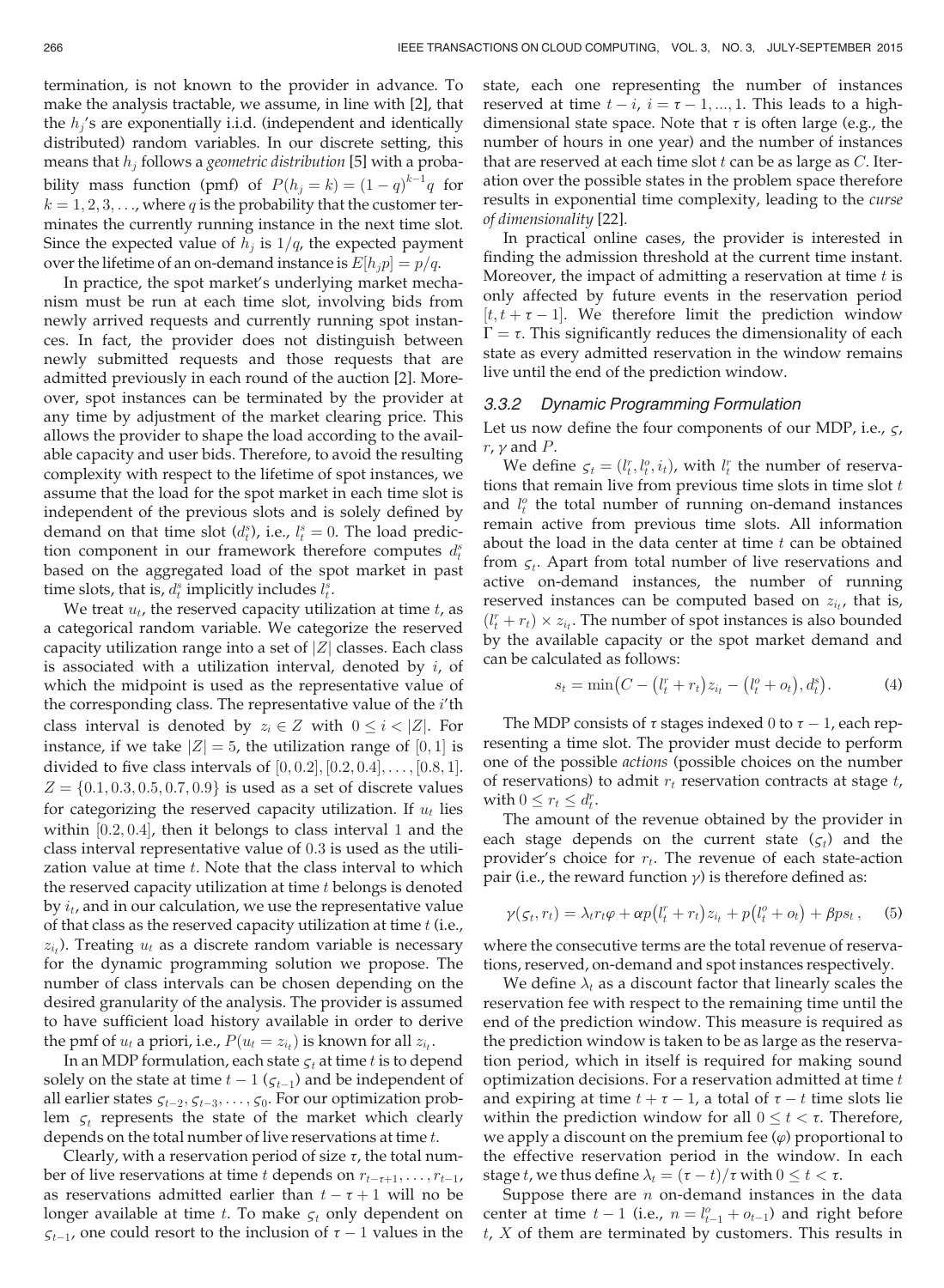$l_t^o = n - X$  active instances remaining at the beginning of  $t$ . According to the assumption of the geometric lifetime t. According to the assumption of the geometric lifetime of on-demand instances, one can see that  $X$  follows a binomial distribution [5] with  $P(X = k) = Bin(k; n, q)$ , where  $Bin(k; n, q) = {n \choose k} q^k (1 - q)^{n-k}$ . Here, q is the proba-<br>bility that the instance is terminated in the poxt time slot. bility that the instance is terminated in the next time slot.

As stated before, each admitted reservation within the window remains active until the last stage ( $t = \tau - 1$ ). However, at the beginning of each time slot  $t$ , some reservations expire as they are admitted before time  $t = 0$ . We define  $e_t^r$  as the number of reservations that are expired by the end of as the number of reservations that are expired by the end of t. Therefore, for a window of size  $\tau$ ,  $(e_0^r, \ldots, e_{\tau-2}^r)$  encodes all<br>information regarding expired reservations in each stage information regarding expired reservations in each stage.  $(e_0^r, \ldots, e_{r-2}^r)$  can easily be obtained based on the provider's<br>history of admitted reservation contracts history of admitted reservation contracts.

From the above discussion, it follows that  $\zeta_{t+1}$  can be computed based on  $\varsigma_t$  only. In fact, total number of live reservations at time t solely depends on  $l_t^r$ ,  $e_t^r$  and  $r_t$  by the relation  $l_{t+1}^r = l_t^r + r_t - e_t^r$ .<br>From the memory

From the *memorylessness*<sup>5</sup> property of the geometric distribution,  $l_{t+1}^o$  can also be easily computed only using the previous state. Finally, according to the definition  $z_i$  is previous state. Finally, according to the definition,  $z_{i_{t+1}}$  is independent of  $z_{i_t}$ . Therefore, we make an important observation, that state  $\zeta_{t+1}$  only depends on state  $\zeta_t$  at the previous time and is *independent* of earlier states  $\zeta_0, \ldots, \zeta_{t-1}$ .

Let  $P(\zeta_{t+1}|\zeta_t,r_t)$  denote the transition probability to  $\zeta_{t+1}$ given state  $\zeta_t$  and action  $r_t$ . Given  $k = (l_t^o + o_t) - l_{t+1}^o$ , the desired transition probability is computed as follows: desired transition probability is computed as follows:

$$
P(\zeta_{t+1}|\zeta_t, r_t) = P(u_{t+1} = z_{i_{t+1}}) \times Bin(k; l_t^o + o_t, q), \qquad (6)
$$

where  $P(u_{t+1} = z_{i_{t+1}})$  is the probability that the reserved capacity utilization at stage  $t + 1$  falls in the class interval  $i_{t+1}$  and  $Bin(k; l_t^o + o_t, q)$  denotes the probability that k on-<br>demand instances are terminated in a transition from  $\epsilon$  to demand instances are terminated in a transition from  $\varsigma_t$  to  $\zeta_{t+1}$ . Since these two events are independent, the probability of both occurring is the product of their probabilities. Note that the probability of change in the reserved capacity from  $l_t^r + r_t$  to  $l_{t+1}^r$  given the exact values of  $r_t$  is 1, as it is known<br>how many of the receivation contracts expire at the end of how many of the reservation contracts expire at the end of time slot  $t$  based on the admittance history.

Now we can characterize the problem of revenue maximization through optimal admittance of reservation contracts by the following Bellman equations [5]:

$$
V(\zeta_t) = \max_{r_t} [\gamma(\zeta_t, r_t) + \sum_{\zeta_{t+1}} P(\zeta_{t+1} | \zeta_t, r_t) V(\zeta_{t+1})], \quad (7)
$$

where  $V(\varsigma_t)$  is the expected revenue obtained from t to  $\tau - 1$ .

In (7), the maximum revenue the provider can obtain at state  $\varsigma_t$  by optimally choosing  $r_t$  is given by the expected maximum revenue over all possible states  $\zeta_{t+1}$ . The boundary conditions of (7) are given by  $V(\zeta_t) = 0$  for all  $\zeta_t$ . The above analysis converts problem (3) into a dynamic programming problem (7).

## 3.3.3 Complexity of Optimal Capacity Control

Equation (7) represents a Markov decision process that can be solved by numerical dynamic programming through backward induction. It commences the search for a solution by simulating the load for each pricing plan based on the predicted demand in the last stage  $\tau - 1$  and calculating the optimal number of reservations to be admitted in that stage. Using results for the last stage, it then proceeds to determine the optimal solution for the previous stage (backward induction). This process continues until the optimal solution at stage  $t = 0$  is obtained.

The number of possible actions at each stage is at most  $C + 1$  taking into consideration  $d_t^r \n\leq C$ . The number of possible states at stage t is at most  $(C+1)^2 \times |Z|$  since  $0 \le l^r l^p \le C$ . In each stage t the maximization must be done  $0 \leq l_l^r, l_l^o \leq C$ . In each stage t, the maximization must be done<br>over every possible action for all states which by itself requires over every possible action for all states which by itself requires a computation of expected revenue over all possible states at stage  $t + 1$ . Therefore, the time complexity of a single-stage calculation is  $O(C \times (C^2 \times |Z|)^2)$ . As there are  $\tau$  stages, the overall computational complexity is  $O(\tau \times C^5 \times |Z|^2)$ .<br>The space complexity of the dynamic algorithm

The space complexity of the dynamic algorithm to solve (7) is  $O(\tau \times C^2 \times |Z|)$ . This follows from the fact that the number of possible states at stage t, is at most  $(C+1)^2 \times |Z|$ <br>and we have  $\tau$  different stage. Note that, we do not require and we have  $\tau$  different stage. Note that, we do not require to store values for all the states in the algorithm, as different states at each stage only depend on the previous stage. Therefore, the overall space complexity can easily be reduced to  $O(2 \times C^2 \times |Z|)$  or equally  $O(C^2 \times |Z|)$ .

For IaaS cloud providers with large capacity (e.g,  $C = 10^5$ ) and a long reservation period (e.g.,  $\tau = 1$  year) finding the exact solution of (7) is computationally prohibitive as decisions need to be made in real time. However, solving problem (7) at the granularity of a single VM and a billing cycle of an hour is not essential for large cloud providers with a large amount of cash flow. Thus, we define a pseudo optimal algorithm based on larger blocks of capacity and time that approximates the optimal solution and can solve the problem in a reasonable time. We also propose a heuristic algorithm which significantly reduces the time complexity at the price of sacrificing a fraction of the revenue.

## 4 PROPOSED ALGORITHMS

#### 4.1 Pseudo Optimal Algorithm

The Pseudo Optimal algorithm reduces the dimensionality of the problem. Define  $B$  as the number of VM instances per block of capacity (e.g.,  $B = 100$  *VMs*) and *T* the number of billing cycles per time slot (e.g.,  $T = 168$  hours). We apply the same approach presented in Section 3.3, while increasing the granularity of the problem formulation with respect to capacity and time. We therefore map the values of the original problem variables onto representative values given the chosen block sizes and use these in Algorithm 1. For example, for  $B = 100$ , all capacity values are rounded to the nearest multiple of 100. On line (1) of Algorithm 1, the revenue of each state-action pair is therefore scaled in terms of  $T$ and B. Note that all previously used notations related to the capacity or time must be interpreted in multiples of  $B$  and T, e.g., if  $T = 24$  hours and the reservation period is  $365 \times 24$ hours (365 days) then  $\tau = 365$ . Likewise, if  $B = 100$  and the

<sup>5.</sup> In probability theory, memorylessness is a property of those distributions (e.g., the exponential distributions and the geometric distributions), wherein any derived probability from a set of random samples is distinct and has no information of earlier samples.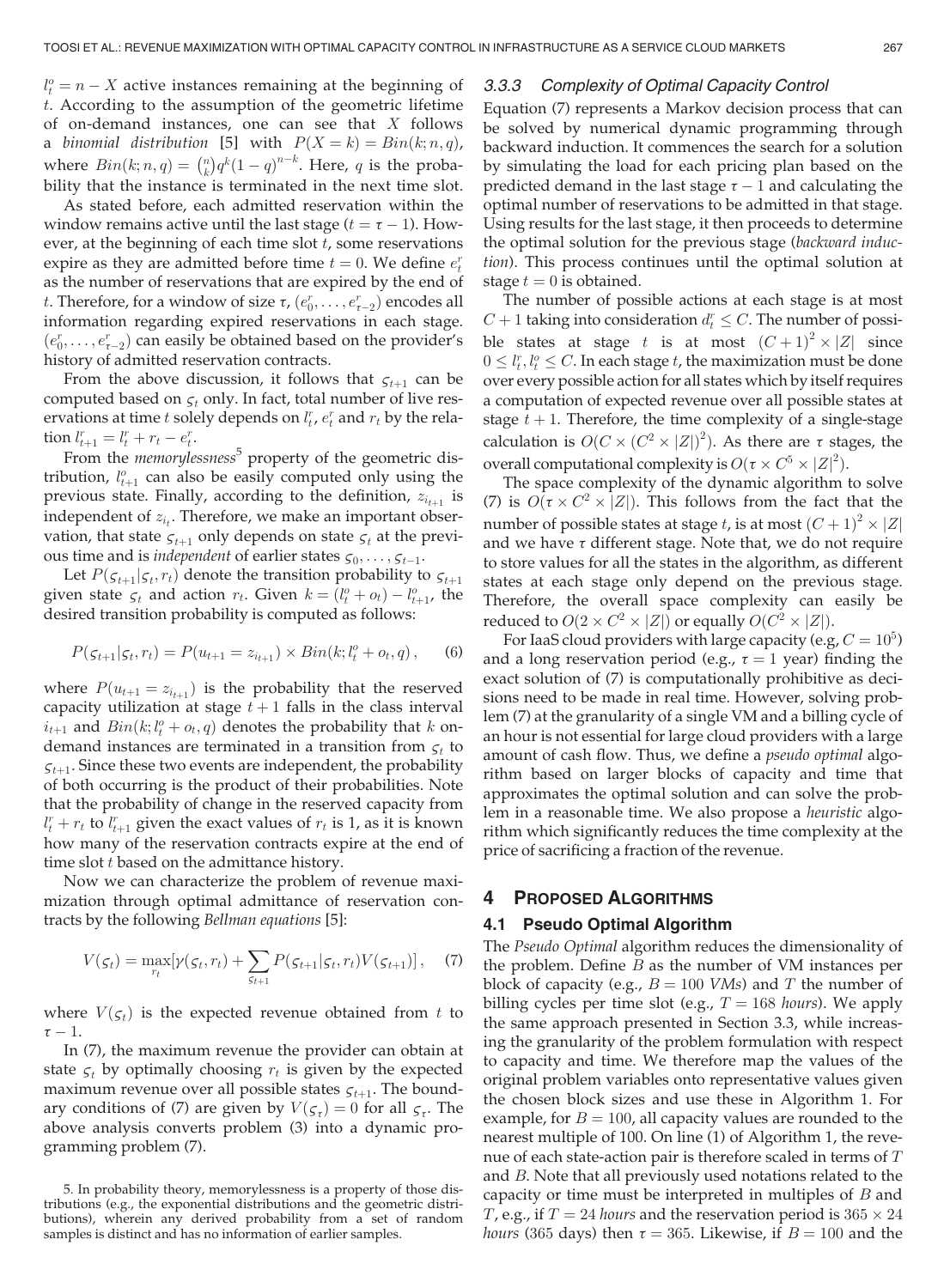total number of reservations that remain live at time  $t$  equals 500 then  $l_t^r = 5$ .

#### Algorithm 1. Pseudo Optimal Algorithm

Input:  $t, l_t^r, l_t^o, i_t$ Output: maxrev

1:  $dp \leftarrow \{-1\}$  > matrix dp is used for memoization and all cells are initialized with -1.

2: function  $V(t, l_t^r, l_t^o, i_t)$ 3: if  $\mathbf{dp}[t][l_i^r][l_i^o][i_t] \neq -1$  then<br>  $\mathbf{d}$ : return  $\mathbf{dp}[t][l^r][l^o][i_t]$ 4: return dp $[t][l_t^r][l_t^o][i_t]$ 5: end if<br>6: if  $t = 3$ 6: if  $t = \tau$  then<br>7: dp[t][[t][] 7:  $\mathbf{dp}[t][l_t^r][l_t^o][i_t] = 0$ <br>8:  $\mathbf{r}$  return 0 8:  $return 0$ <br>9:  $end if$ end if 10:  $maxrev \leftarrow 0$ <br>11: **for**  $r_t \leftarrow 0$  to 11: for  $r_t \leftarrow 0$  to  $\min(C - l_t^r - l_t^o, d_t^r)$  do<br>12.  $r_{ev} \leftarrow 0$ 12:  $rev \leftarrow 0$  $13:$  $t_{t+1}^r \leftarrow t_t^r + r_t - e_t^r$ 14:  $o_t \leftarrow \min(C - l_t^r - l_t^o - r_t, d_t^o)$ <br>
15:  $s_t \leftarrow \min(C - (l^r + r_t)z_t - 1)$ 14:  $o_t \leftarrow \min(C - t_t - t_t - r_t, a_t)$ <br>
15:  $s_t \leftarrow \min(C - (l_t^r + r_t)z_{i_t} - l_t^o - o_t, d_t^s)$ <br>
16:  $\lambda \leftarrow (\tau - t)/\tau$  $16$ :  $\lambda \leftarrow (\tau - t)/\tau$ 17:  $\gamma(\varsigma_t, r_t) \leftarrow B\lambda r_t \varphi + BT(\alpha p(l_t^r + r_t)z_{i_t} + n_t \varphi) \times \frac{1}{\varphi(\varsigma_t, r_t)}$  $p(l_t^o + o_t) + \beta p s_t)$ 18: for  $l_{t+1}^o \leftarrow 0$  to  $l_t^o + o_t$  do<br>
19: for  $i_{t+1} \leftarrow 0$  to  $|Z|$  do 19: **for**  $i_{t+1} \leftarrow 0$  to  $|Z|$  do<br>20:  $P(\zeta_{t+1}|\zeta_t, r_t)$  $P(\varsigma_{t+1}|\varsigma_t,r_t) \leftarrow P(u_{t+1} = z_{i_{t+1}})$  $\frac{\times Bin(l_t^o + o_t - l_{t+1}^o; l_t^o + o_t, q)}{ren + \gamma(c, r) + P(c, \lvert c, r) \rvert}$ 21:  $rev \leftarrow rev + \gamma(\zeta_t, r_t) + P(\zeta_{t+1}|\zeta_t, r_t)$  $\times V(t+1, l_{t+1}^r, l_{t+1}^o, i_{t+1})$ 22: end for 23: end for 24: **if**  $rev \geq maxrev$  **then**<br>25:  $maxrev \leftarrow rev$ 25:  $maxrev \leftarrow rev$ <br>26: **end if** end if 27: end for

28:  $\mathbf{dp}[t][l_t^r][l_t^q][i_t] \leftarrow \text{maxrev}$ <br>
29: return maxrey 29: return maxrev 30: end function

Reducing the granularity of the optimization problem not only reduces the problem size but also removes the necessity for accurately predicting future demand at a finegrained level of VMs and billing cycles. Depending on the prediction technique used, a reformulation of the problem at a higher granularity might therefore be better aligned with the actual accuracy of the predictions made.

# 4.2 Heuristic Algorithm with a Low Computational **Complexity**

The pseudo optimal algorithm proposed in the previous section can be run in an acceptable time frame if  $T$  and  $B$  are taken to be sufficiently large. But it still suffers from the prohibitively high polynomial order for small values of T and B. Therefore, we propose our heuristic algorithm that can find an approximated solution for any values of T and B in  $O(\tau \times C)$ .

The idea behind the heuristic algorithm is that whenever the provider admits a reservation it might require to reject upcoming future on-demand requests in order to fully guarantee the availability of the reserved instances. Clearly, the admission of a reservation contract is well justified if and



Fig. 2. Illustration of Algorithm 2. Each small block shows the capacity unit per time unit (e.g., instance-hour). Schematically, reserved instances occupy the available capacity top-down and on-demand instances use the capacity bottom-up. For clarity, spot instances are not shown in the figure.

only if the revenue loss due to rejections of on-demand instances does not exceed the total revenue the reservation generates. Two main factors can affect that revenue: 1) the utilization of the reserved capacity, and 2) the demand in the spot market. The more the reservation is utilized, the higher revenue it generates in total. As stated in earlier sections of this paper, the provider is able to accommodate spot instances in the reserved capacity without any concern for the availability of the reserved instances, since spot instances can be terminated as the need arises. Therefore, if admission of a reservation provides capacity for accommodation of a spot request that might be rejected otherwise due to the lack of capacity, this additional revenue must be taken into account by the revenue management system.

The heuristic algorithm has two main simplifications compared to the pseudo optimal algorithm. First, instead of using the instance lifetime distribution to estimate load induced by on-demand requests, the future load is generated assuming all arriving requests pertain to instances with the same lifetime equal to the estimated mean lifetime. Second, it relies on the average utilization of the reserved capacity  $\bar{u}$  to control admission of reservation contracts. In fact,  $\bar{u}$  is the expected value of the categorical pmf related to reserved capacity utilization.

Algorithm 2 presents the details of the proposed heuristic and Fig. 2 illustrates the operation of the algorithm. As we estimate the load for on-demand instances beforehand, with a slight abuse of notation, let  $l_t^r$  and  $l_t^o$  denote the number of live reservations (reserved capacity) and the number of running on-demand instances at time slot t, respectively.  $l_t^o$  is computed according to the previously instantiated VMs (before time  $t = 0$ ) and the arriving demand  $(d_t^r)$  assuming<br>each on-demand instance's lifetime equals the mean lifeeach on-demand instance's lifetime equals the mean lifetime. The shaded area in the bottom of Fig. 2 exemplifies such a load. Using  $e_t^r$  and the history of reservation contracts admitted earlier than  $t = 0$ , the initial value of  $l_t^r$  is computed within the prediction window.

The algorithm attempts to admit as many reservation contracts as possible by filling the blocks from the end of the window to the beginning (denoted by the question marks in Fig. 2). In each iteration of the inner loop (see Line 8), it adds one unit to  $l_t^r$ , computes the revenue of adding a new reservation, and adds this value to the sum of the total revenue. The corresponding price of the on-demand instances  $(B \times T \times p)$ must be deducted from the total revenue until this point, if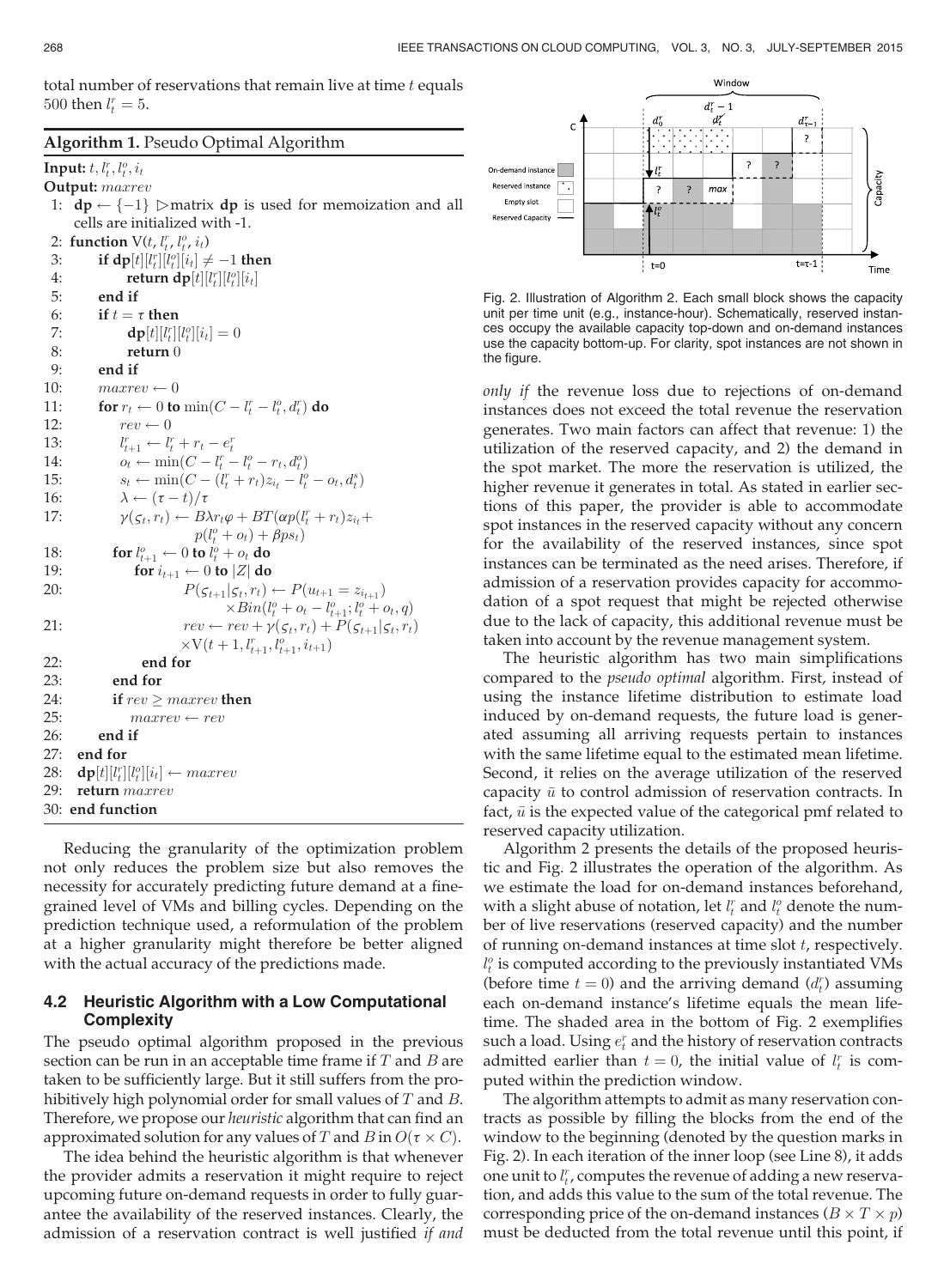the admission of a reservation overlaps with on-demand instance load for the specific capacity block. Thus, the summation is performed in Line 16, assuming a rejection of an on-demand request does not occur, or in Line 19 when a rejection occurs (denoted by the question marks in blocks with a white or gray color in Fig. 2, respectively).

## Algorithm 2. Heuristic Algorithm

**Input:**  $l^r, l^o \geq l^r_t$  is the initial reserved capacity at time t for those requests admitted before time  $t = 0$ .  $l_i^0$  indicates the number of on-demand instances at time t taking into number of on-demand instances at time  $t$  taking into account previously instantiated VMs, arriving demand, and assuming that every on-demand instance's lifetime equals the mean lifetime.

```
Output: r
```

```
1: function HEURISTIC(l^r, l^o)
```

```
3: loop
```

```
4: max \leftarrow -\infty<br>5: index \leftarrow -15: index \leftarrow -1<br>6: sum \leftarrow 06: sum \leftarrow 0<br>7: clr \leftarrow fall7: clr \leftarrow false<br>8: for t \leftarrow \tau -for t \leftarrow \tau - 1 to 0 do
\frac{9}{10}\frac{r}{t} \leftarrow \frac{l}{t} + 1<br>f l^r > C th
10: if l_t^r > C then
11: \qquad \qquad \text{d}r \leftarrow \text{true}<br>12: break
                      12: break
13: end if
14: ls \leftarrow 0<br>15: if l^r +15: if l_t^r + l_t^o < C then<br>16: \frac{sym}{m} \leftarrow \frac{sym+T}{m+T}16: sum \leftarrow sum + T \times B(p\alpha\bar{u})<br>17: ls \leftarrow d^s - (C - l^r - l^o)17: ls \leftarrow d_t^s - (C - l_t^r - l_t^o)<br>18: else
18: else
19: sum \leftarrow sum + T \times B(p\alpha \bar{u} - p)<br>20: ls \leftarrow d^s20: ls \leftarrow d_t^s<br>
21 end if
21: end if
22: if (l_t^r - 1) \times (1 - \bar{u}) < l_s then<br>
23 \cdot if \frac{1}{l_t^r} \frac{1}{l_s^r} \times \frac{1}{l_s^r}23: sum \leftarrow sum + T \times B(1 - \bar{u})\beta p<br>24: end if
                  end if
25.\lambda \leftarrow (\tau-t)/\tau26: if sum + B\varphi\lambda \ge max and d_t^r > 0 then<br>27. max \leftarrow sum + B\varphi\lambda27: max \leftarrow sum + B\varphi\lambda<br>28: index \leftarrow t28: index \leftarrow t<br>29: end if
                  end if
30: end for
31: if index = -1 or max < 0 then<br>32: break
                  32: break
33: end if
34: if clr then
35: k \leftarrow 0<br>36: else
               else
37: k \leftarrow t<br>38: end if
39: for t \leftarrow k to index - 1 do
40:t_t^r \leftarrow t_t^r - 1<br>d for
41: end for
42: r_{index} \leftarrow r_{index} + 143:d_t^r \leftarrow d_t^r - 144: end loop
45: return r46: end function
```
This computation takes into account the potential revenue that spot instances can generate as well. Accordingly, the spot market's demand that must be accommodated in the underutilized reserved capacity  $(ls)$  is computed. The condition in Line 15 checks whether there is underutilized capacity outside the reserved capacity to accommodate spot instances or not. If there is such a capacity, then only that part of spot market's demand accommodated in the reserved capacity is taken into account (see Line 17); otherwise, the total demand in the spot market is accommodated in the reserved capacity, i.e.,  $\hat{l} s \leftarrow d_i^s$  (see Line 20). In this process if the generated revenue of  $l_s$  is not used (compenprocess, if the generated revenue of ls is not used (compensated) by previously admitted requests (see Line 22), then the revenue which is proportional to the underutilized reserved capacity is added to the sum (Line 23).

Lines 26-29 keep track of the maximum revenue found thus far for each iteration of the outer loop (Line 3). The upfront reservation fee that is proportional to the effective part of the reservation period in the window is also taken into account ( $B\varphi\lambda$  in Line 27). After the maximum value and its corresponding time slot have been found if there is and its corresponding time slot have been found, if there is available reservation demand on that time slot  $(d<sub>t</sub><sup>r</sup> > 0)$ , a reservation contract is admitted  $(r_t = r_t + 1)$  and  $d_t^r$  is reduced by one unit (see Fig. 2). The process finishes when reduced by one unit (see Fig. 2). The process finishes when the maximum value is negative (Line 31). If the reservation load exceeds the available capacity (Line 10), a boolean variable *clr* (capacity limit reached) is set to true. This aids in finding a starting point to undo added reservation contracts after the break statement at line 12 (see the loop in Lines 39 to 41). The undo process is then performed for all time slots starting from the first time slot  $(k = 0)$  or from the break point in the iteration  $(k = t)$ .

The computational complexity of Algorithm 2 is  $O(\tau \times$  $C$ ), as in the worst case all available blocks in the window must be investigated. The algorithm has two nested loops, an outer loop at line 3 that iterates over the capacity to find the best allocation of reservation contracts maximizing revenue at each time slot and an inner loop at line 8 that finds the best time slot to accept the next reservation in the window. The outer and inner loop at most iterate C and  $\tau$  times, respectively, which leads to above computational complexity. The space complexity of the algorithm is  $O(\tau)$  as the algorithm only needs to store  $\tau$ values of the vector of  $r$ . The heuristic is thus considerably more efficient than the pseudo optimal algorithm in terms of computational complexity which makes it suitable for online admission control.

## 5 REVENUE MANAGEMENT FRAMEWORK

In this section, we briefly discuss how Algorithms 1 and 2 could be used in a real-world system for online decision making on the admittance of reservation requests. The algorithms are integrated in an admission control module part of a revenue management framework outlined in Fig. 3, of which we discuss the modules in the following.

The collector collects and stores demand information for the different price plans. It also tracks the number of rejected requests for those individual plans. The collected information is used by the prediction module and the reserved capacity analyzer to be fed into the admission controller.

<sup>2:</sup>  $r \leftarrow \{0\}$   $\triangleright$  Create the array r with size of  $\tau$  and initialize all elements with zero.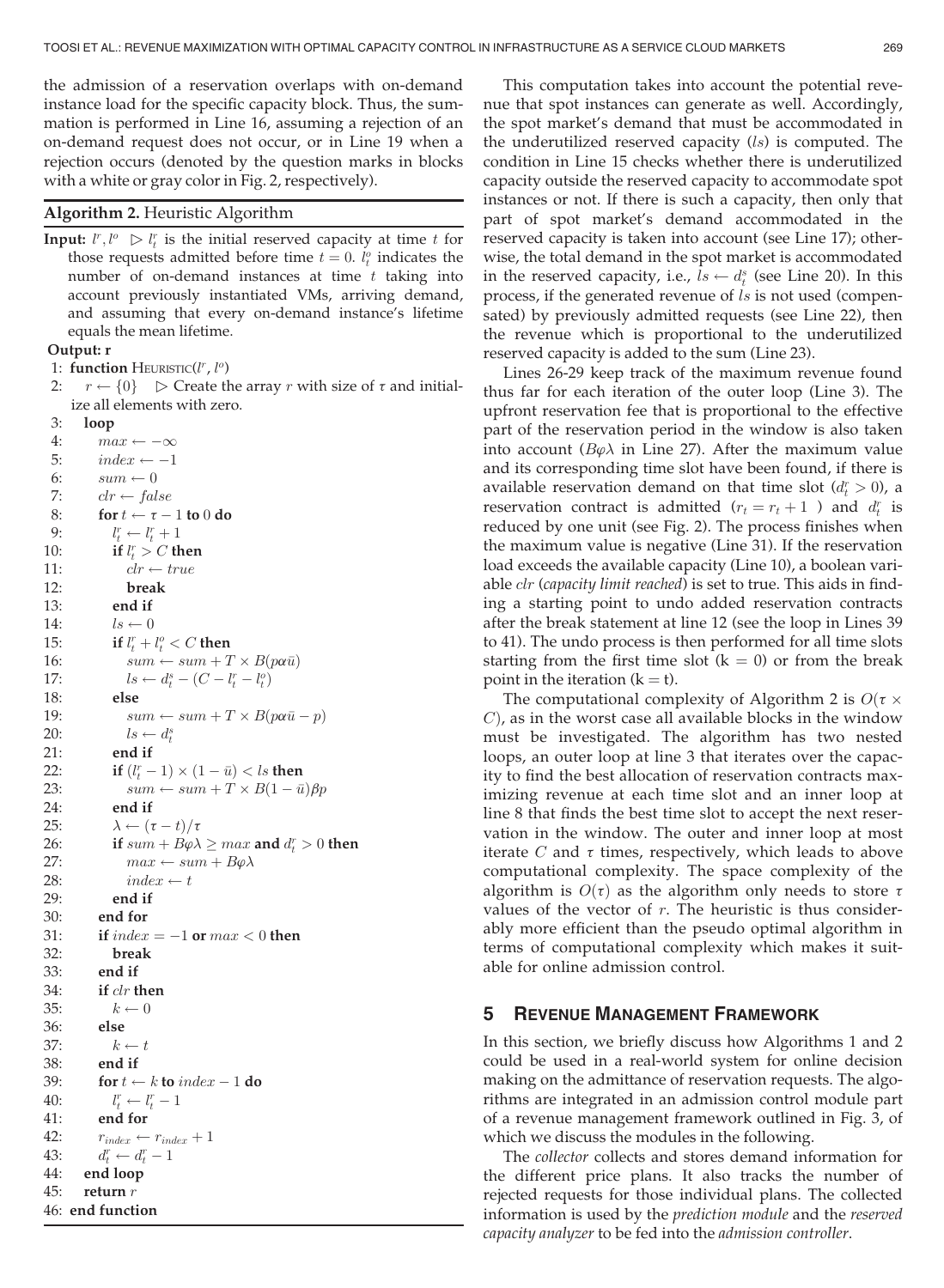

Fig. 3. Key modules of the revenue management framework.

The main role of the reserved capacity analyzer is to obtain the categorical probability distribution of the reserved capacity utilization for the pseudo optimal algorithm, or the expected value  $(\bar{u})$  for the heuristic algorithm. In our simulation in Section 6, the probability distribution is dynamically derived from the history of the data center load. During each time slot, the reserved capacity analyzer measures the period of time that the utilized reserved capacity falls into the different utilization class intervals introduced in Section 3.3. It then computes the probability of each utilization class interval occurring based on the statistics collected in each time slot. Eventually, the categorical pmf is generated by averaging the computed probabilities of the last  $\tau$  time slots. We also use the expected value of the distribution to set  $\bar{u}$  in case of the heuristic algorithm.

The prediction module forecasts future demands for a window of size  $\tau$  for each market. Forecasting future demand is a well-studied area in the literature [3], [21] and it is beyond the scope of this paper to present the best forecasting method here. Hence, we adopt a basic method for forecasting future demands in our simulation, which can be replaced with a customized prediction method in practical implementations. There the prediction module forecasts demands based on the history of the data center load by assuming the observed demands for past  $\tau$  time slots would be repeated for the future  $\tau$  time slots.

For the reservation market, the number of reservation contracts received by the provider per time slot is rounded to the nearest multiple of B. A similar transformation is used for the demand in the on-demand market. For spot instances, the prediction module computes the average load per time slot and rounds it to the nearest capacity block representative value  $(B)$ . That is, the area below the spot market's load curve is computed and divided by the slot time duration. The prediction module also incorporates the rejected demands into the predicted future demand using the number of rejected requests per slot and the mean lifetime of instances. The number of rejected requests in each slot is divided by multiplication of the mean lifetime of VMs and the size of the time slots. Using the above framework, the provider adaptively updates the required parameters by the admission control algorithm.

At the beginning of each time slot, the predicted future demands and the computed pmf of  $u_t$  are fed into the admission control module. It then calculates the maximum number of reservations  $(r_t)$  that must be admitted in this time slot based on the admission control algorithm. The

admission control module accepts reservation contracts as long as the received demand is lower than  $r_t$  during the time slot  $(t = 0)$ . Note that the admission control algorithm is repeated for each time slot and only  $r_t$  at the first time slot in the window (i.e.,  $t = 0$ ) is used to perform actions during the time slot. The produced result by the admission control algorithm remains valid as long as the observed demand is lower than the predicted demand or  $r_t < d_t^r$  for the current slot. The algorithm in the admission controller module runs periodically and is executed at the beginning of each time slot. It then uses the updated information from the reserved capacity analyzer and prediction modules.

# 6 PERFORMANCE EVALUATION

In this section, we conduct two different groups of experiments. First, we use a large-scale trace to evaluate the revenue management framework with the proposed heuristics for admission control. Then, we further evaluate the performance of our algorithms using small-scale simulations that allow for a comparison to the optimal solution found by the dynamic programming approach.

# 6.1 Framework Evaluation

#### 6.1.1 Workload Setup

To our knowledge, no publicly available workload traces of real-world IaaS clouds currently exist, as such information is often regarded by providers as being strictly confidential. Recently, Google has published a data set pertaining to workloads on Google Compute Clusters [23]. This data set includes the resource requirements of tasks submitted by users to a cluster of 12,000 physical machines over a time period of 29 days. Although the Google cluster does not constitute an actual public IaaS cloud, we argue that its usage can represent demands of public cloud users to some extent as it records the execution of actual cloud application services provided by Google.

An issue however is that these traces do not include any details on VM instances used to execute the applicationlevel requests. We therefore need to generate VM requests for each user as if the user was running the trace workload in a virtualized IaaS cloud such as EC2. In this regard, it is worth mentioning that in the Google cluster, tasks of different users might be scheduled onto a single machine, while in a public IaaS cloud a customer's VM executes only requests originating from applications that are hosted by that customer. In the following, we provide the details of the VM scheduling algorithm that is used to generate VM requests based on the workload of each user.

VM scheduling. The trace includes records of a user or application submitting several tasks, each of which has resource requirements related to CPU, memory and disk [23]. As 93 percent of the Google cluster nodes have the same computing capability [15], we assume that the cluster nodes are homogeneous.

We align the compute capacity of a VM instance (i.e., our capacity unit) to that of a node in the cluster. This enables us to accurately map resource requirements of tasks in the trace to VM instances.

For each user, we use the following simple scheduling algorithm to instantiate and terminate VM instances based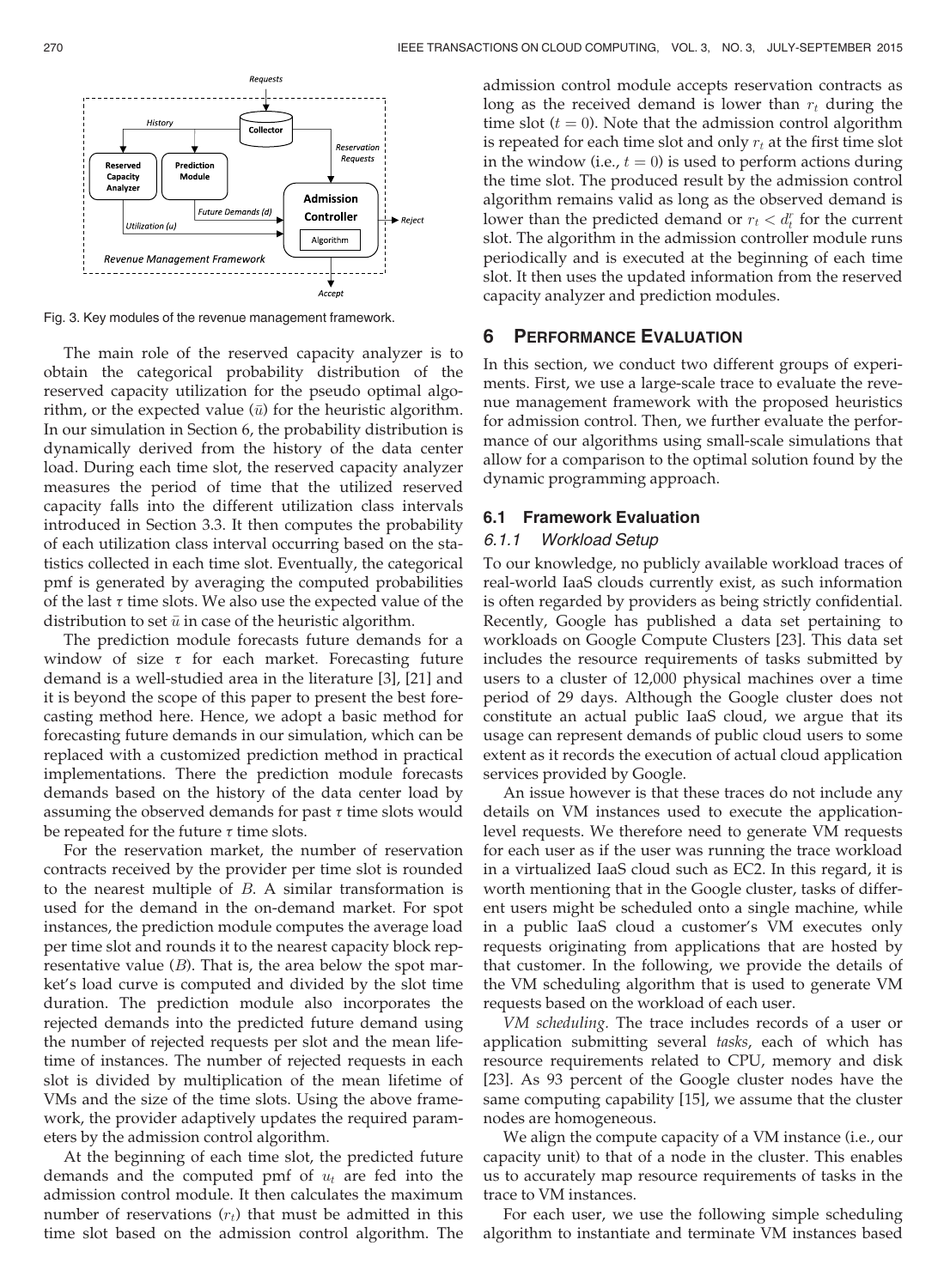

Fig. 4. Three Gaussian functions for different pricing plans.

on the resource requirements of the tasks. Whenever a user submits a task, the scheduling algorithm checks if there is available capacity in the pool of currently running VM instances, otherwise it instantiates a new VM instance. The algorithm groups the VM requests that are instantiated at the same time into a single request for multiple VMs that is sent to the provider. As such, we obtain VM requests for each user and create a trace of 250; 171 requests. The scheduling algorithm also terminates VM instances when there is no running task on the VM.

Labeling requests with different pricing plans. After generation of the VM requests, they need to be assigned to one of the pricing plans offered by the provider. In IaaS public clouds, customers adopt a given pricing plan based on their applications' requirements and cost considerations. Customers who are interested to run their application at very low compute prices and who require a large amount of capacity for a short period of time often rely on spot instances. The average lifetime of these instances is relatively short as instances face interruptions from time to time. The reverse holds for reserved instances as they usually execute applications with steady state or predictable long-term usage. Applications with short term, spiky, or unpredictable workloads that cannot tolerate interruption usually rely on on-demand instances, which have an average lifetime in between that of the other two categories.

On the basis of the above discussion we use the following, necessarily synthetic, approach to associate each request to one of the pricing plans. First, we normalize the lifetime of VM requests to the maximum lifetime in the traces and sort requests in ascending order of their lifetime. Next, we label requests based on random numbers generated according to three Gaussian distributions shown in Fig. 4. This results in 17;000 reserved instance requests, 120;000 spot instance requests and 113;171 on-demand instance requests.

Reservation requests. Up to this point, we generated workload traces for on-demand, reserved and spot instances. In order to generate requests for obtaining an actual reserved contract, we devise an online lazy reservation strategy for each user. Whenever the user submits a request directed to a reserved instance and does not have enough reserved capacity to handle the request, a new reservation contract is acquired. This way, we assure that there is enough reserved capacity at each point in time to run all reserved instances of the user. If more than one contract must be acquired at the same time, they are grouped in a single reservation contract for multiple instances. A cost-conscious user might rely on more advanced workload prediction techniques to optimize the timing and volume of reserved contracts acquired, see for example Van den Bossche et al. [24] or Chaisiri et al. [18].

#### 6.1.2 Simulation Setup

To evaluate our approach, we extend CloudSim [25] with support for the different pricing plans discussed in this paper and the proposed revenue management system. CloudSim is a discrete-event Cloud simulator that includes models of virtualized computing infrastructures and various VM provisioning policies.

Pricing. We adopt the pricing details of Amazon EC2 in the us-east region at the time of writing. The VM configuration used for evaluating the revenue management system is aligned with Amazon EC2 standard small instances. Rates of \$0.06, \$0.021 and \$0.012 per hour are used for the ondemand, reserved, and spot instances, respectively and accordingly  $\alpha \simeq 0.35$  and  $\beta = 0.2$ . Similar to Amazon EC2, spot instances are not charged for their last partial hour upon their termination. On-demand or reserved instances that are terminated by their owner are charged for a discrete number of hours, with a partial hour of usage accounted for as a full hour.

Since the Google traces only span 29 days, we map each 5 minutes of workload data to one hour by linear scaling, resulting in a total simulation time of 12 months.

We assume each reservation is effective for two months  $(\tau = 60 \text{ days})$  and that the upfront reservation fee is \$22.849 which is proportional to Amazon EC2's value of  $\varphi$  for a standard small instance (Linux, us-east, medium utilization) for a one-year term.

Benchmark algorithm. We compare the proposed pseudo optimal and heuristic algorithms with a benchmark algorithm that uses no admission control referred to as no-control. As its name implies, it admits all reservation contracts and gives preference to them over requests from the on-demand and spot markets. All reported revenues in Section 6.1.3 are normalized to the outcome of the *no-control* algorithm.

## 6.1.3 Experimental Results

We evaluate the revenue performance of the *pseudo optimal* and *heuristic* algorithms, varying  $C$  from 600 to 3,400 with a step size of 400. We configure  $B = 100$ ,  $T = 75$  and  $|Z| = 5$ . The first and last two months of the 12-month simulation period are used as warm-up and cool-down periods, their respective outcomes are omitted from the experiment data. The lifetime of the on-demand instances in our workload trace does not precisely follow a geometric distribution. However, the admission controller assumes the mean lifetime of on-demand instances to be equal to the expected value of the geometric distribution, i.e.,  $1/q$ . We therefore set  $q$  to  $T$  divided by the mean lifetime of on-demand instances in the workload.

The box plots in Fig. 5 show the revenue normalized to the no-control algorithm for 30 runs of the experiment. As expected, the revenue management system significantly improves revenue, especially under resources scarcity. As capacity increases, revenue gains decrease due to the fact that less opportunities for admission control arise. In no condition does the system lead to lower revenues compared to the *no-control* policy however. For  $C = 3,400$ , when the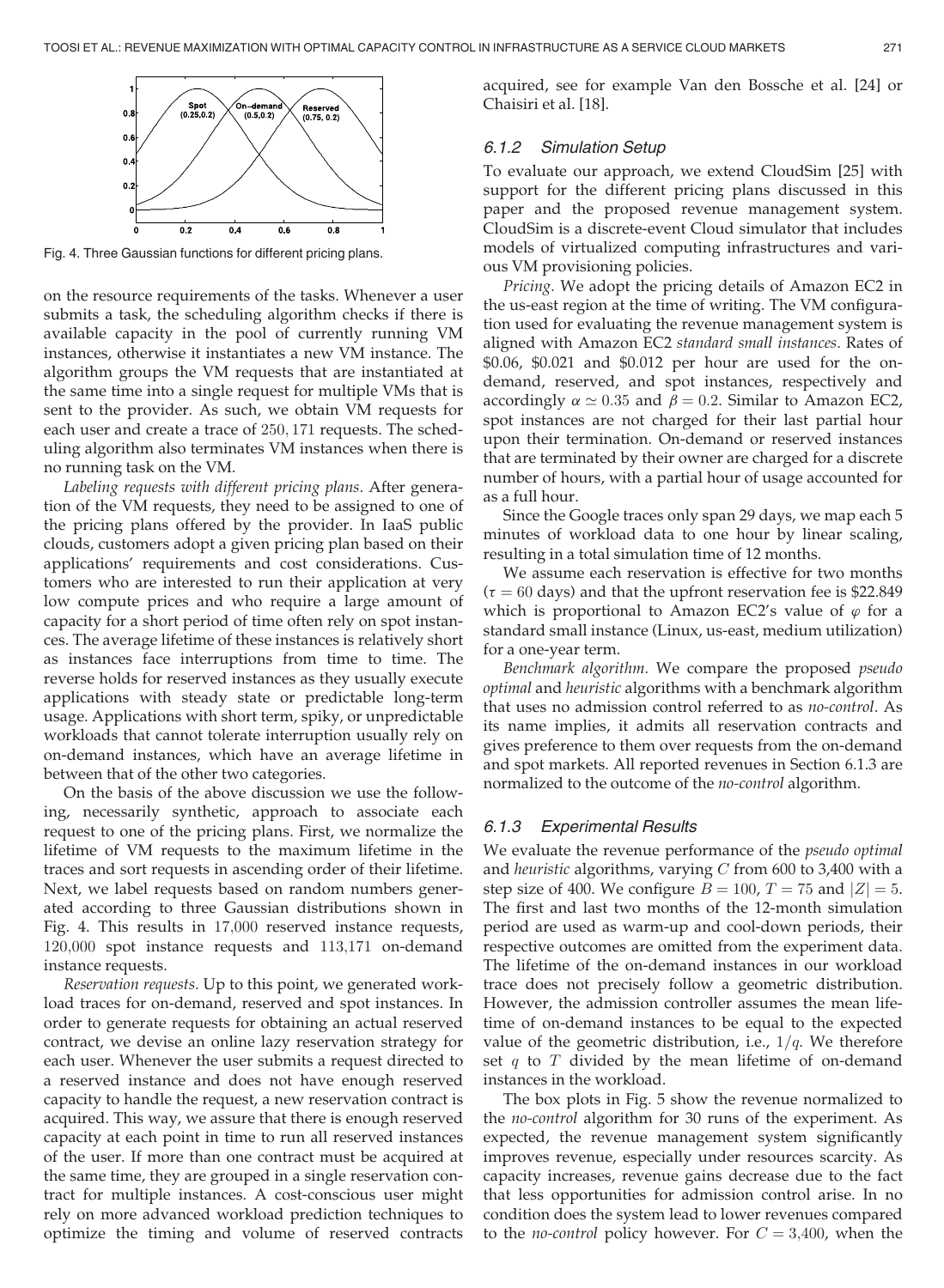

Fig. 5. The revenue performance of the proposed revenue management framework under different algorithms normalized to the outcome of the no admission control algorithm ( $B = 100$  and  $T = 75$ ).

demand to supply ratio (DSR) is sufficiently low and there is no resource contention, both algorithms generate the same revenue as no-control. Note that at a capacity level of 600 with a correspondingly high DSR, the no-control algorithm assigns the whole capacity to reservation contracts and all underutilized reserved capacity to the spot market. Our admission control algorithms increase revenue drastically under these conditions. In such cases however, a realworld provider would likely increase C instead of entirely relying on admission control. An investment decision we would like to address in future developments of our revenue management framework.

According to Fig. 5, the pseudo optimal algorithm generates slightly more revenue than the heuristic algorithm; however, as stated before it has a significantly higher computational complexity. The heuristic algorithm generates a competitively higher revenue with a significantly lower order of computational complexity. Therefore, in online cases, it can operate with reasonable delay using smaller values for T and B.

## 6.2 Evaluation of the Proposed Heuristic Algorithms

In the previous section, we showed that the revenue management system performs well even though a simple demand prediction model and large values of  $T$  and  $B$  are used. Due to high computational complexity of the optimal algorithm, it is infeasible to compare our proposed algorithms with the optimal algorithm in the large-scale scenario. In addition, prediction model errors and specific characteristics of the workload do not allow us to conduct fair experiments to show how close the algorithms can approximate the optimal solution. In this section, we evaluate the efficiency of the algorithms in comparison with the optimal solution in scenarios of smaller scale, and investigate the impact of system parameters on the performance of the proposed algorithms.

We set both capacity  $(C)$  and the reservation period  $(\tau)$  to 30. With exception of the reservation fee which is updated to the 30-hour period, i.e., \$0:48, all pricing related variables retain their values. The amount of requests per pricing plan is generated based on a Poisson distribution with parameter  $\lambda = 1.5$  requests per hour. We used a Binomial distribution



no admission control algorithm ( $B = 100$  and  $T = 75$ ).<br>algorithms with different values of B and T. All values are normalized to the outcome of the optimal solution.  $(q = 0.2)$ .

with parameters  $q = 0.5$  and  $n = |Z| = 5$  for the categorical pmf related to the reserved capacity utilization. All reported revenue values are normalized to the outcome of the optimal algorithm. Each experiment is carried out 30 times. For each experiment, we generate requests randomly according to the corresponding probability distributions. Afterwards, we schedule the arriving requests for a period of  $\tau$  based on the computed actions by each algorithm separately. To compute the expected revenue, we apply the same computed actions for 1,000 runs in each of which the lifetime of ondemand instances are randomly generated based on the Binomial distribution and its related parameter q.

Fig. 6 shows box plots of the normalized revenue for the pseudo optimal and heuristic algorithms with different values of *B* and *T* when  $q = 0.2$ . The figure shows as *T* and *B* increase, the revenue performance of the algorithms decrease. The top left panel demonstrates a head-to-head comparison of the revenue performance of the heuristic and pseudo optimal algorithm with  $T = 1$  and  $B = 1$  (i.e., the optimal solution).

One important observation which may not be obvious from the figure is that even though the increase in the values  $B$  and  $T$  decreases the performance, the decrease is smaller when the two values are increased simultaneously. The reason is that scaling in only one dimension without considering the other causes the rounding errors to increase. In other words, an increase in  $T$  enlarges the number of requests in one time slot and dividing large values to a predefined value of B results in a smaller rounding error.

Our sensitivity analysis reveals the only parameter which has significant effect on the revenue performance of the algorithms is  $q$ . Fig. 7 shows the box plots for the revenue performance of the heuristic algorithm with regards to q. As shown in the figure, as  $q$  increases, the revenue performance of the algorithm improves compared to the optimal solution. This is due to the fact that the optimal solution takes the probability distribution of the instance lifetime into account, while the heuristic algorithm only uses the mean lifetime value to maximize revenue. Larger values of  $q$ result in smaller lifetime values, consequently the heuristic algorithm's estimated load shape more closely approximates the real load shape, until it eventually perfectly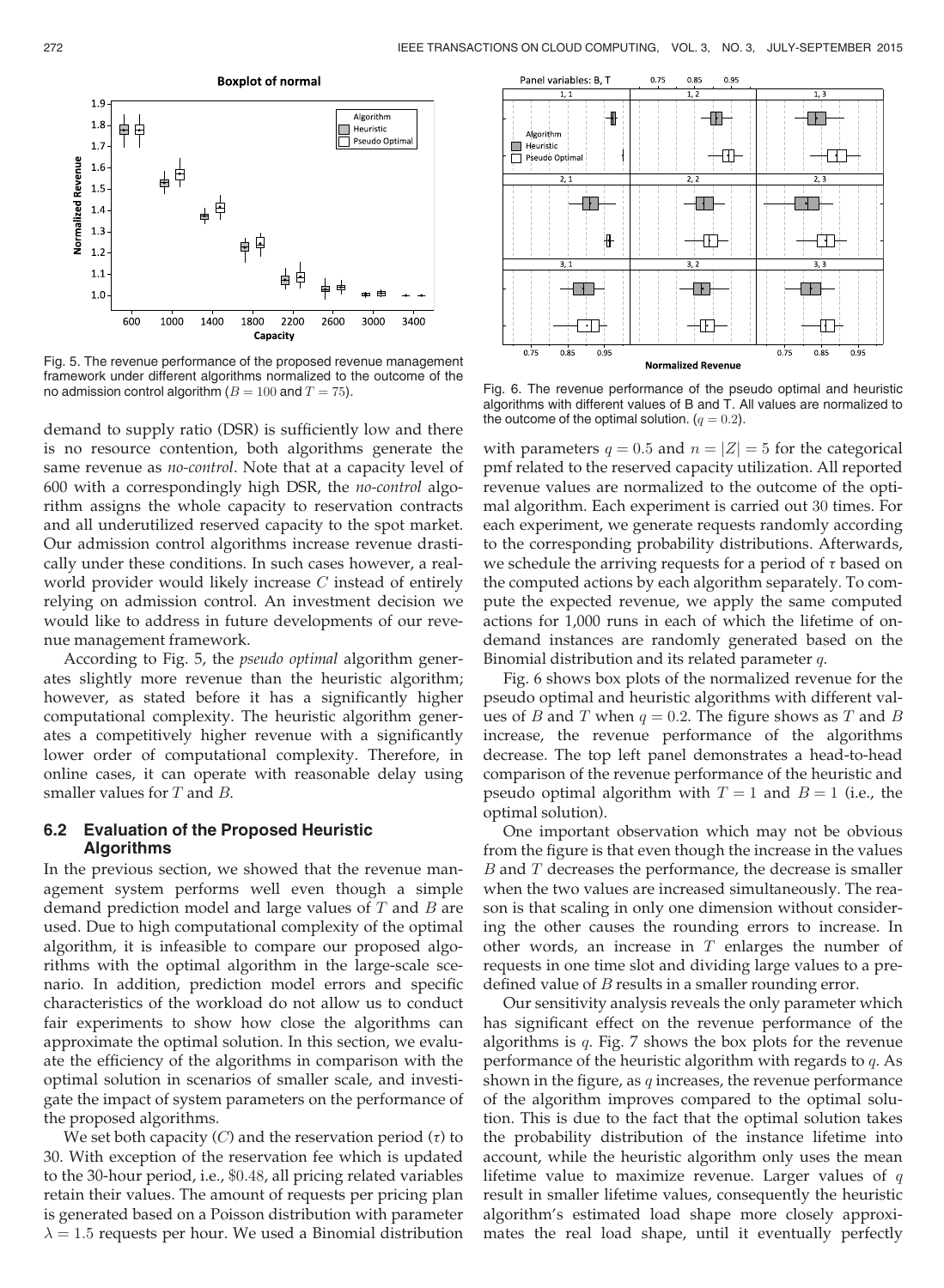

Fig. 7. Impact of q, the termination probability of the running on-demand instance in the next time slot, on the revenue performance of the heuristic algorithm with  $B = 1$  and  $T = 1$ . All values are normalized to the outcome of the optimal solution.

matches at  $q = 1$ . This leads to a lower error for the solution found by the heuristic algorithm, around one percent at  $q = 1$ . Finally, it is worth mentioning that the low computational complexity and considerably high revenue performance of the heuristic algorithm make it a suitable choice by cloud providers aimed at revenue maximization in practical online cases.

# 7 CONCLUSIONS AND FUTURE WORK

In this paper, we presented a revenue management framework to tackle the problem of optimal capacity control for allocating resources to customers of an IaaS cloud provider who are segmented into different cloud markets, i.e., reservation, on-demand pay-as-you and spot markets. The main challenge is that the provider must find an optimal capacity to admit demands from the reservation market such that the expected revenue is maximized. We consider the stochastic lifetime of on-demand requests and reserved capacity utilization and we formulate the problem as a finite horizon Markov decision process. Finding the optimal solution is computationally prohibitive in practical settings. We therefore present two algorithms namely pseudo optimal and heuristic that reduce the computational complexity. Large-scale simulations driven by Google cluster usage traces with Amazon EC2 pricing data are conducted to evaluate the revenue performance of the proposed revenue management framework using our admission control algorithms. We compare the performance of these algorithms to the optimal solution small-scale scenarios. Our experimental results suggest that significant revenue increases can be attained with the proposed revenue management approach given that sufficient resource contention is present in the system.

The broad literature of revenue management provides many meaningful future directions for this study. More research needs to be done on modeling customer reactions to a negative admission control decision (e.g., switching to a different price plan). Future research also needs to be done to incorporate our proposed reserved capacity control with support for investment decisions on extending the infrastructure in a real-world system. Another future direction of this work involves the extension of the revenue management framework with overbooking strategies.

# **ACKNOWLEDGMENTS**

The authors would like to thank Yaser Mansouri and Mehran Garmehi for many helpful discussions and the rest of the CLOUDS lab members for their comments on improving the paper. A. Nadjaran Toosi is the corresponding author.

#### **REFERENCES**

- [1] R. Buyya, C. S. Yeo, S. Venugopal, J. Broberg, and I. Brandic, "Cloud computing and emerging IT platforms: Vision, hype, and reality for delivering computing as the 5th utility," Future Generation Comput. Syst., vol. 25, no. 6, pp. 599–616, 2009.
- [2] W. Wang, B. Li, and B. Liang, "Towards optimal capacity segmentation with hybrid cloud pricing," in Proc. 32nd IEEE Int. Conf. Distrib. Comput. Syst., Jun. 2012, pp. 425–434.
- [3] Q. Zhang, Q. Zhu, and R. Boutaba, "Dynamic resource allocation for spot markets in cloud computing environments," in Proc. 4th IEEE Int. Conf. Utility Cloud Comput., Dec. 2011, pp. 178–185.
- [4] H. Xu and B. Li, "Dynamic cloud pricing for revenue maximization," IEEE Trans. Cloud Comput., vol. 1, no. 2, pp. 158–171, Jul. 2013.
- [5] M. L. Puterman, Markov Decision Processes: Discrete Stochastic Dynamic Programming. Hoboken, NJ, USA: Wiley, 2005.
- [6] L. R. Weatherford and S. E. Bodily, "A taxonomy and research overview of perishable-asset revenue management: Yield management, overbooking, and pricing," Oper. Res., vol. 40, no. 5, pp. 831–844, 1992.
- [7] T. Püschel and D. Neumann, "Management of cloud infastructures: Policy-based revenue optimization," in Proc. Int. Conf. Inf. Syst., Dec. 2009, pp. 2303–2314.
- [8] T. Meinl, A. Anandasivam, and M. Tatsubori, "Enabling cloud service reservation with derivatives and yield management," in Proc. IEEE 12th Conf. Commerce Enterprise Comput., Nov. 2010, pp. 150–155.
- [9] M. Macías, J. O. Fitó, and J. Guitart, "Rule-based SLA management for revenue maximisation in cloud computing markets," in Proc. Int. Conf. Netw. Serv. Manage., Oct. 2010, pp. 354–357.
- [10] M. M. Kashef, A. Uzbekov, J. Altmann, and M. Hovestadt, "Comparison of two yield management strategies for cloud service providers," in Proc. Grid Pervasive Comput., 2013, pp. 170–180.
- [11] A. Anandasivam, S. Buschek, and R. Buyya, "A heuristic approach for capacity control in clouds," in Proc. IEEE Conf. Commerce Enterprise Comput., Jul. 2009, pp. 90–97.
- [12] S. K. Nair and R. Bapna, "An application of yield management for internet service providers," Naval Res. Logistics, vol. 48, no. 5, pp. 348–362, 2001.
- [13] H. Khazaei, J. Misic, and V. Misic, "Performance analysis of cloud centers under burst arrivals and total rejection policy," in Proc. IEEE Global Telecommun. Conf., Dec. 2011, pp. 1–6.
- [14] M. Mazzucco and M. Dumas, "Reserved or On-demand instances? A revenue maximization model for Cloud providers," in Proc. 4th IEEE Int. Conf. Cloud Comput., Jul. 2011, pp. 428-435.
- [15] W. Wang, D. Niu, B. Li, and B. Liang, "Dynamic cloud resource reservation via cloud brokerage," in Proc. IEEE 33rd Int. Conf. Distrib. Comput. Syst., Jul. 2013, pp. 400–409.
- [16] Y.-J. Hong, J. Xue, and M. Thottethodi, "Dynamic server provisioning to minimize cost in an IAAS cloud," in Proc. ACM SIGMETRICS Joint Int. Conf. Meas. Model. Comput. Syst., 2011, pp. 147–148.
- [17] K. Vermeersch, "A broker for cost-efficient QoS aware resource allocation in ec2," Master's thesis, Department of Mathematics and Computer Science, Univ. of Antwerp, Antwerpen, Belgium, 2011.
- [18] S. Chaisiri, B.-S. Lee, and D. Niyato, "Optimization of resource provisioning cost in cloud computing," IEEE Trans. Serv. Comput., vol. 5, no. 2, pp. 164–177, Apr. 2012.
- [19] T. Truong-Huu and C.-K. Tham, "A novel model for competition and cooperation among cloud providers," IEEE Trans. Cloud Comput., vol. 2, no. 3, pp. 251–265, Jul.-Sep. 2014.
- [20] A. N. Toosi, R. K. Thulasiram, and R. Buyya, "Financial option market model for federated cloud environments," in Proc. 5th IEEE/ACM Int. Conf. Utility Cloud Comput., Nov. 2012, pp. 3–12.
- [21] K. Papagiannaki, N. Taft, Z.-L. Zhang, and C. Diot, "Long-term forecasting of internet backbone traffic: Observations and initial models," in Proc. 22nd Annu. Joint Conf. IEEE Comput. Commun. Soc., Mar. 2003, pp. 1178–1188.